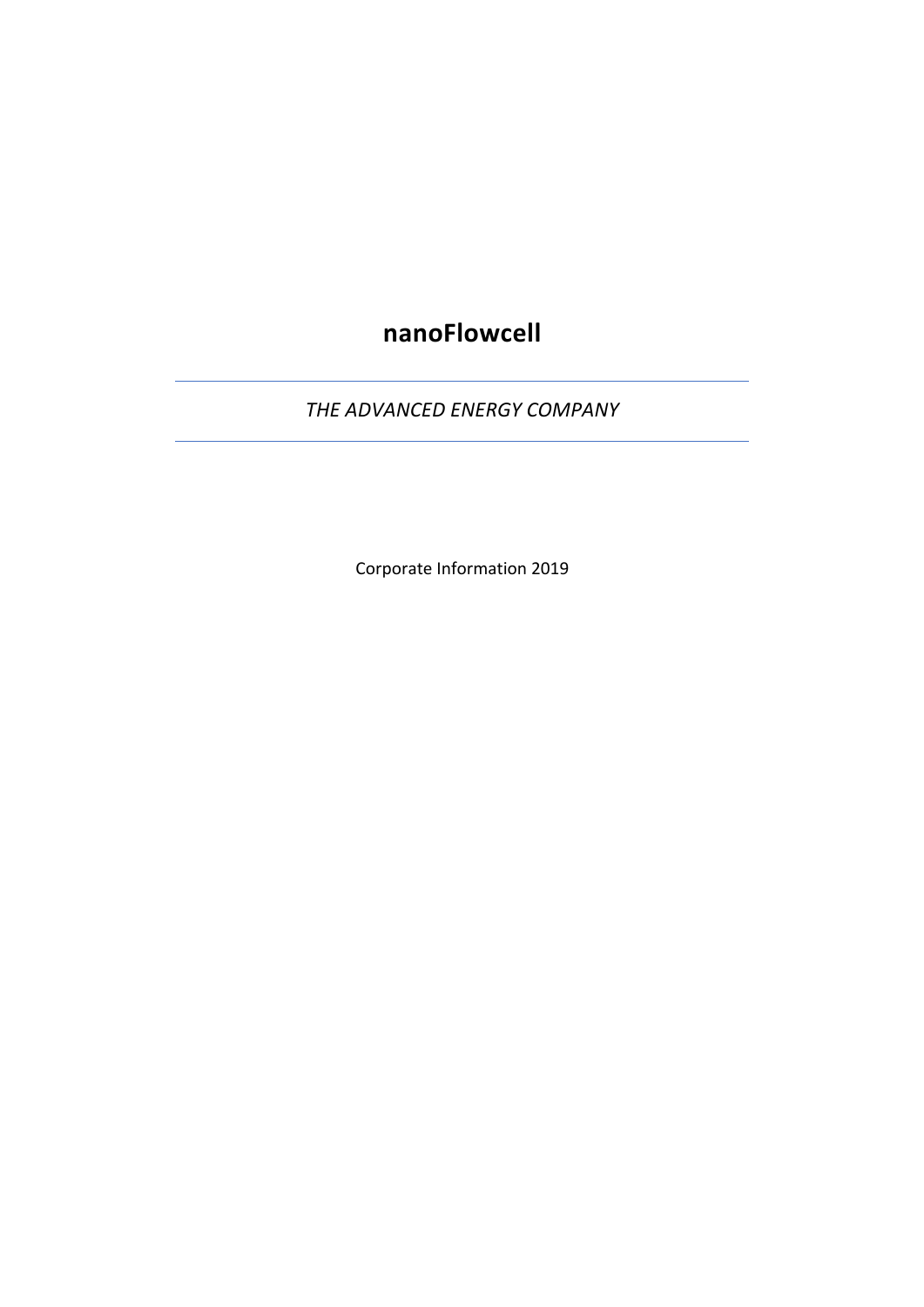## **Content**

| <b>FOREWORD BY NUNZIO LA VECCHIA</b>                                                                                                    | $\overline{2}$                |
|-----------------------------------------------------------------------------------------------------------------------------------------|-------------------------------|
| NANOFLOWCELL: INTRODUCING OUR COMPANY                                                                                                   | 3                             |
| nanoFlowcell at a Glance<br>Company Structure<br>Company Information<br>Management Board                                                | 4<br>$\overline{4}$<br>4<br>5 |
| nanoFlowcell Corporate Milestones                                                                                                       | 6                             |
| nanoFlowcell: R&D Leader in Flow Cell Energy Technology                                                                                 | 8                             |
| nanoFlowcell: Our USPs                                                                                                                  | 9                             |
| NANOFLOWCELL <sup>®</sup> : INTRODUCING OUR TECHNOLOGY                                                                                  | 10                            |
| The Redox Flow Cell Principle                                                                                                           | 10                            |
| One Step Ahead - nanoFlowcell® Flow Cells                                                                                               | 12                            |
| <b>NANOFLOWCELL: INTRODUCING OUR PRODUCTS</b>                                                                                           | 15                            |
| nanoFlowcell® - Eco-Powerhouse of the Future                                                                                            | 15                            |
| bi-ION® - Liquid Energy for Modern Electricity                                                                                          | 17                            |
| nanoFlowcell® 48VOLT Drive - Driving Force of Modern Electric Mobility                                                                  | 19                            |
| <b>QUANT EVs: Pioneer Models for Modern Electric Mobility</b><br>QUANT 48VOLT<br><b>QUANTINO 48VOLT</b>                                 | 21<br>21<br>22                |
| NANOFLOWCELL: QUANT-CITY - OUR VISION OF THE FUTURE                                                                                     | 23                            |
| <b>NANOFLOWCELL: OUR BUSINESS PERSPECTIVES</b>                                                                                          | 25                            |
| nanoFlowcell® is shaping the world of tomorrow.                                                                                         | 25                            |
| Enormous Market Potential for nanoFlowcell® Technology                                                                                  | 25                            |
| nanoFlowcell's Business Proposition<br><b>Unique Know-how</b><br><b>Patents &amp; Licenses</b><br><b>Auxiliary NFC Business Service</b> | 27<br>27<br>28<br>28          |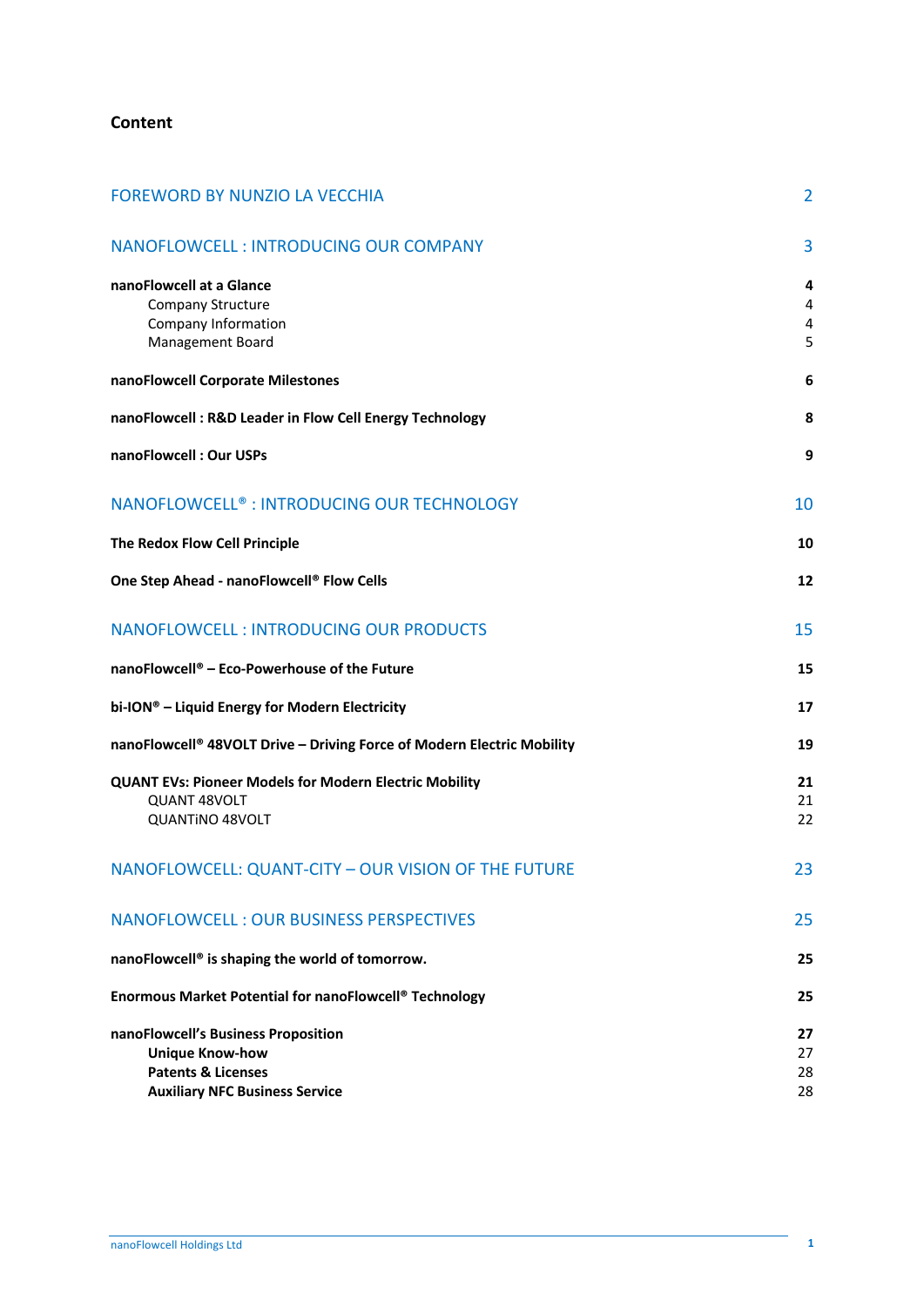# Foreword by Nunzio La Vecchia

The issues of environmentally friendly energy and sustainable mobility have been in the media and thus in the public consciousness for many years. nanoFlowcell Holdings has presented its vision of a sustainable and zeroemissions future – nanoFlowcell®. We believe that nanoFlowcell® technology, based on flow batteries, will play a key role in the sustainable auto-mobility of our society and in the transition of our society from being a coal and nuclear energy depended society to a society based on environmentally friendly and sustainable energy.

Since it was founded in 2013, nanoFlowcell has concentrated on the research and development of this innovative energy storage technology and is the pioneer in the technical adaptation of flow cell technology for mobile application in vehicles.

Starting on the basis of a NASA patent from 1976, nanoFlowcell has achieved significant progress in the charging and conduction capabilities of electrolyte liquids that can justifiably be described as revolutionary.

As the Chief Executive Officer of nanoFlowcell Holdings Ltd, I am proud of what has been achieved. Our research and development team has shown courage by forging new ways in the research of flow cell technology that leading scientists dismissed just a few years ago as dead ends. We have proven ourselves in the face of all doubters and developed a technology that will change the world.

We developed the first low-voltage sports cars powered by flow cell energy. Ostensibly. But the QUANT 48VOLT is more than just one of many. It is the expression of our entrepreneurial quest and offers a view of a possible future in which energy is produced in an environmentally compatible manner, is harmless to health in use and is also safe and practical to work with. QUANT 48VOLT is a dazzling ambassador for our outstanding energy technology.

With the QUANT models – QUANT 48VOLT and QUANTINO 48VOLT – powered by nanoFlowcell®, we have created unique electric vehicles that demonstrate the opportunities of nanoFlowcell®-based mobility which is sustainable and free of harmful emissions.

We want to make people curious, stir emotions, provide food for thought – we want to invite people to follow our ideas with the help of tangible technology and to mentally usher themselves out of our "fossil" age.

Our interest lies in broad dissemination of our nanoFlowcell technology, so that we can achieve tangible changes in the near future that will impact the environment. We will seek partners who share our vision of a greener environment and a better future and are helping to shape it; partners who, like us, will do everything within their power to make sure nanoFlowcell® establishes itself within the market for environmentally friendly and sustainable energy.

For nanoFlowcell® to establish itself, there is no need for decades of infrastructure planning or tedious and onerous bureaucratic processes, just the courage and the will to make our future that little bit better.

As a research and development company, we are well aware of our responsibility – as a pioneer and shaper of future thinking in mobility and as a mentor for energy that is environmentally compatible and can be sustainably structured.

nanoFlowcell® offers clean and safe energy – wherever, whenever.

Nunzio La Vecchia *Chief Executive Officer nanoFlowcell Holdings Ltd*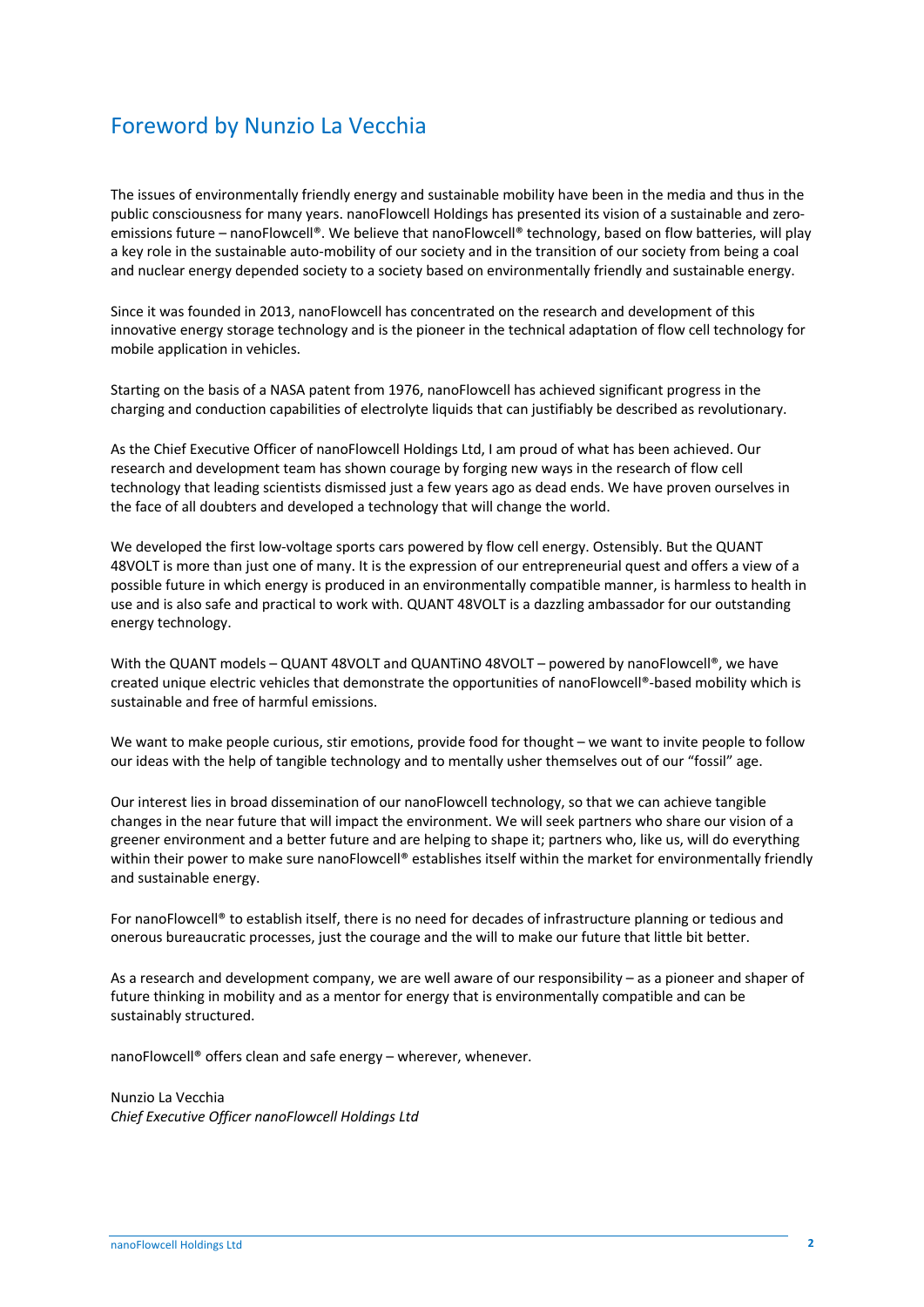# NANOFLOWCELL: INTRODUCING OUR COMPANY

nanoFlowcell Holdings Ltd (NFC) is a worldwide leading research and development company for modern flow cell technology and its applications.

Under the brand name nanoFlowcell®, NFC is developing advanced flow cell energy systems for mobile and stationary applications; object of innovation is the material structure and composition of the nanoFlowcell® membrane as well as the chemical composition of the complementary electrolyte named bi-ION®. Outstanding features of this innovative energy technology are uncompromising health and environmental compatibility, inherent safety as well as high energy density and scalable power.

The in-house developed electric vehicles under the brand QUANT (QUANT E, QUANT FE, QUANT 48VOLT, QUANTiNO 48VOLT) serve as unique reference projects for high voltage and low voltage applications of NFC's proprietary flow cell energy technology. Advanced applications research provides NFC with complimentary technological and scientific know-how, from which business partners will benefit greatly. One result of NFC's advanced applications research is e.g. the nanoFlowcell® 48VOLT low-voltage drive is the lightest, safest, most environmentally compatible and economical powertrain system currently driving an electric sports car.

NFC's holistic approach to flow cell applications research is a strategic driver for sustainable and continuous corporate value creation. It strengthens NFC's core competencies as a leading research and development company for applied modern flow cell technology – an asset NFC's research and development partners (innovation partners) are benefitting from in form of more integrated and efficient applications development.

NFC's overall aim with nanoFlowcell® is to improve the efficiency of electric energy storage and supply as well as the wide use of sustainable energy sources. With the claim "nanoFlowcell® - the new energy". NFC proves herself as strong R&D partner to companies from a wide range of industries, supporting them by uncovering new business and performance potentials, which are inherent to NFC's nanoFlowcell® flow cell energy applications.

The bundling of competencies, i.e. technological know-how, personnel as well as organizational and structural resources, is considered key for conducting advanced flow cell applications research; hence, NFC will retain the project lead for all R&D projects that are assigned to NFC by third parties or which are carried out together with innovation partners. NFC will not become engaged in series production of flow cell applications herself but will award licenses and patents to external partners (i.e. innovation partners).

To start with, NFC is concentrating on energy intensive industries, which are highly compatible with flow cell energy such as automotive / transportation (mobile energy) as well as grid-integrated and off-grid energy supply (stationary energy). However, the potential of NFC's flow cell technology in other industries is enormous.

The business potential of NFC is explained by the need for clean and sustainable urban mobility and the trend of vehicle electrification as well the requirement for making eco-friendly generated energy become mobile and widely available without supply interruption (energy black outs). For its stationary power supply offering, NFC has developed a complementary innovative business model around energy banking and energy leasing, including a reinsurance for power outages, delivering on nanoFlowcell's "the power is always on" promise.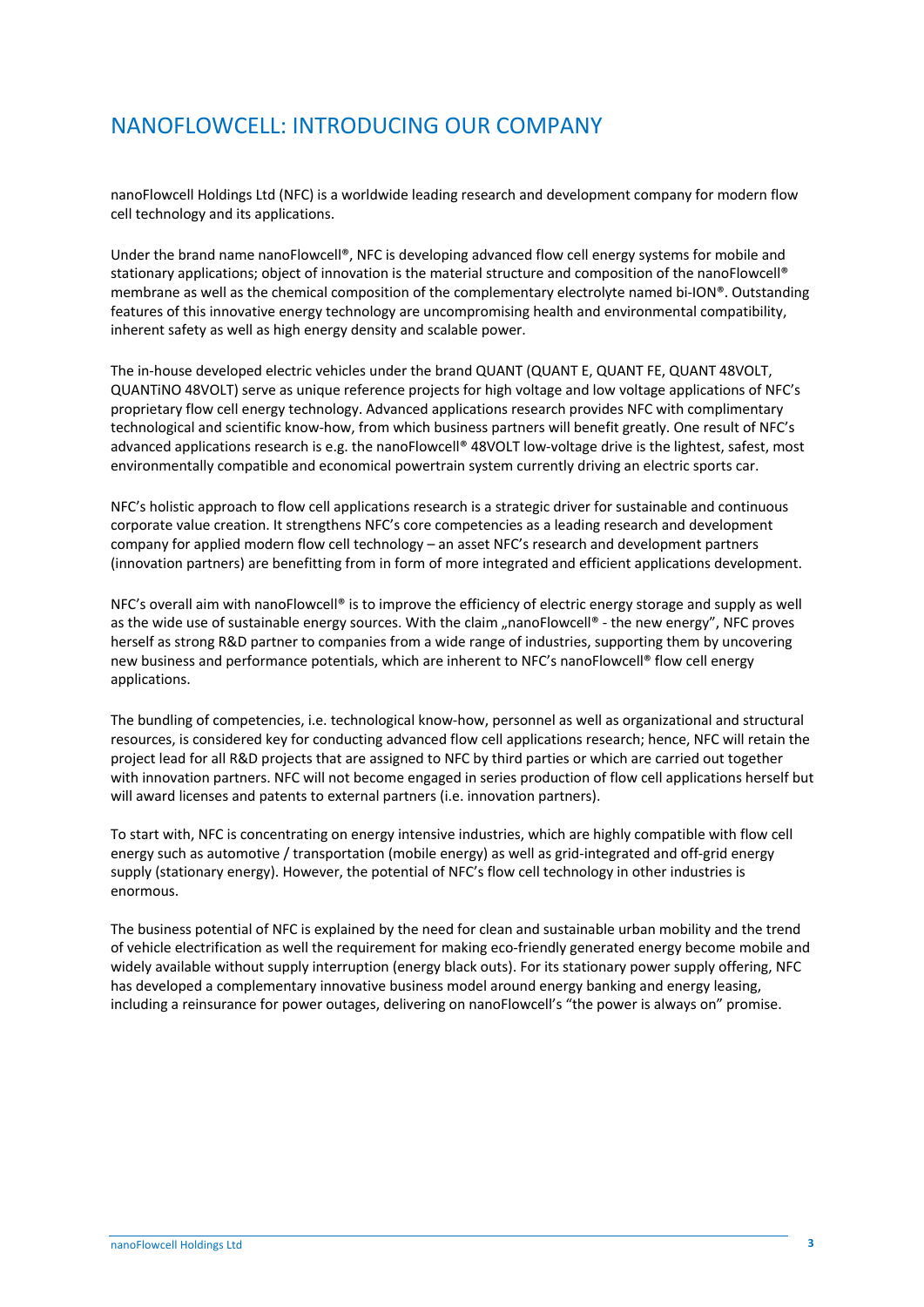# nanoFlowcell at a Glance

## *Company Structure*

Companies currently under the umbrella of nanoFlowcell Holdings Ltd are nanoFlowcell Management AG, nanoFlowcell IP AG, nanoFlowcell Production GmbH, as well as nanoFlowcell Research SA (QUANT-City).

nanoFlowcell Holdings Ltd

--------- nanoFlowcell Management AG

- General administration and organizational development

--------- nanoFlowcell IP AG

- Copyrights
- Licensing
- Patent Management

--------- nanoFlowcell Production GmbH

- World Manufacturer Identifier
- Registration certificates (Quant vehicles)

--------- nanoFlowcell Research SA (QUANT-City)

- R&D
- Product Piloting
- Science Management

# *Company Information*

| Date of incorporation | 1996 (start of business);<br>Founding date of nanoFlowcell Holdings Ltd on February 23, 2016 |
|-----------------------|----------------------------------------------------------------------------------------------|
| Share capital         | CHF 100,000                                                                                  |
| Investments to date   | > CHF 150,000,000 (since 1996)                                                               |
| Fiscal year end       | 31 December                                                                                  |
| Accounting standard   | <b>IFRS</b>                                                                                  |
| Consolidation         | voluntarily                                                                                  |
| Ownership Structure   | 100% private shareholders                                                                    |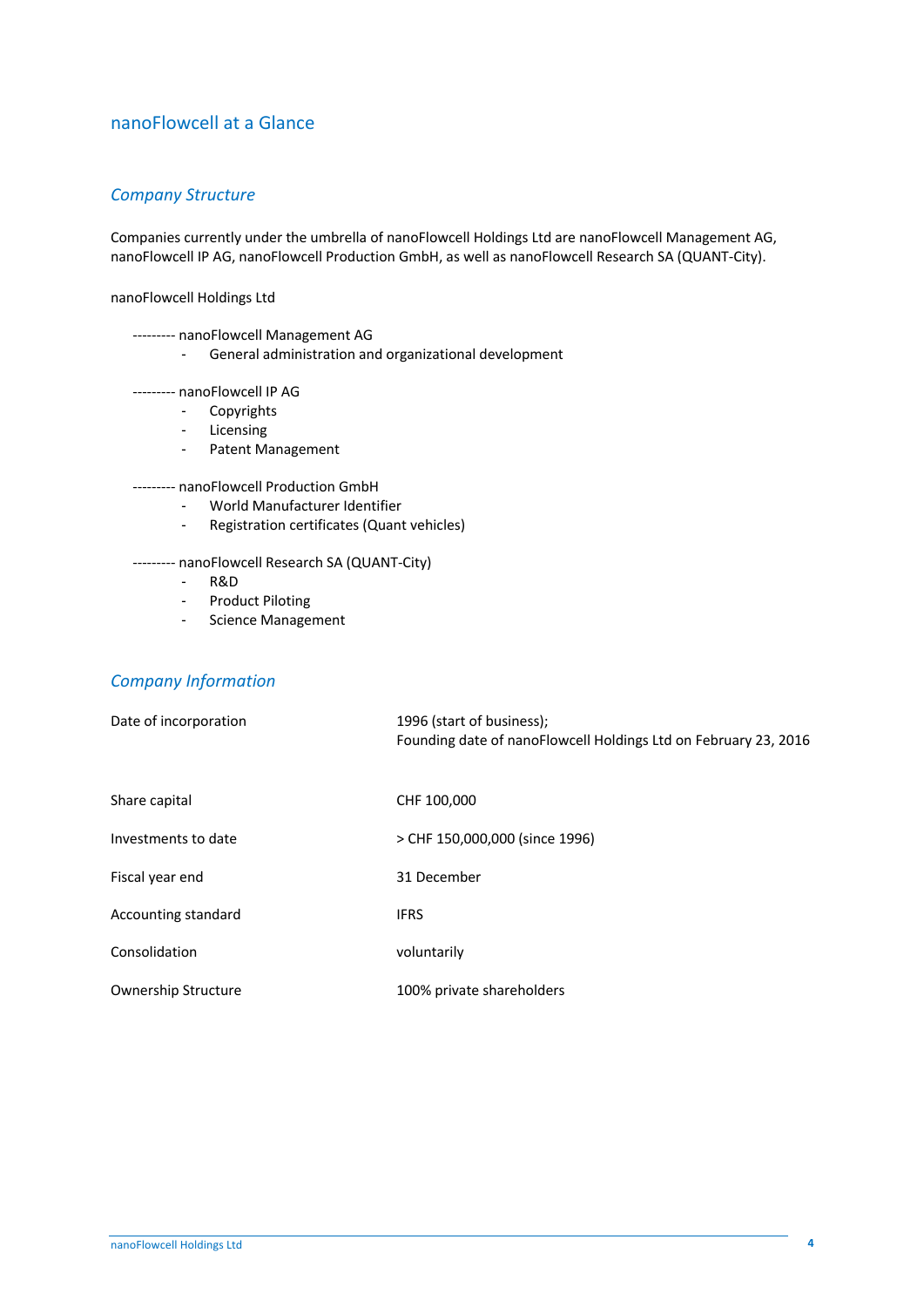# *Management Board*

| Nunzio La Vecchia       | CEO & CTO<br>Strategy, Business Development, Legal, Corporate<br>Communications, Business Cooperation, Research and New<br><b>Technologies</b> |
|-------------------------|------------------------------------------------------------------------------------------------------------------------------------------------|
| Hektor Bertschi         | COO<br>Operative Business Units, Patenting & Licensing, Human<br>Resources and Quality Management                                              |
| Kloter Rechtsanwälte AG | Legal Advisory                                                                                                                                 |
| <b>BDO London</b>       | Accountants                                                                                                                                    |
| Knüsel Treuhand AG      | <b>Finance and Controlling</b>                                                                                                                 |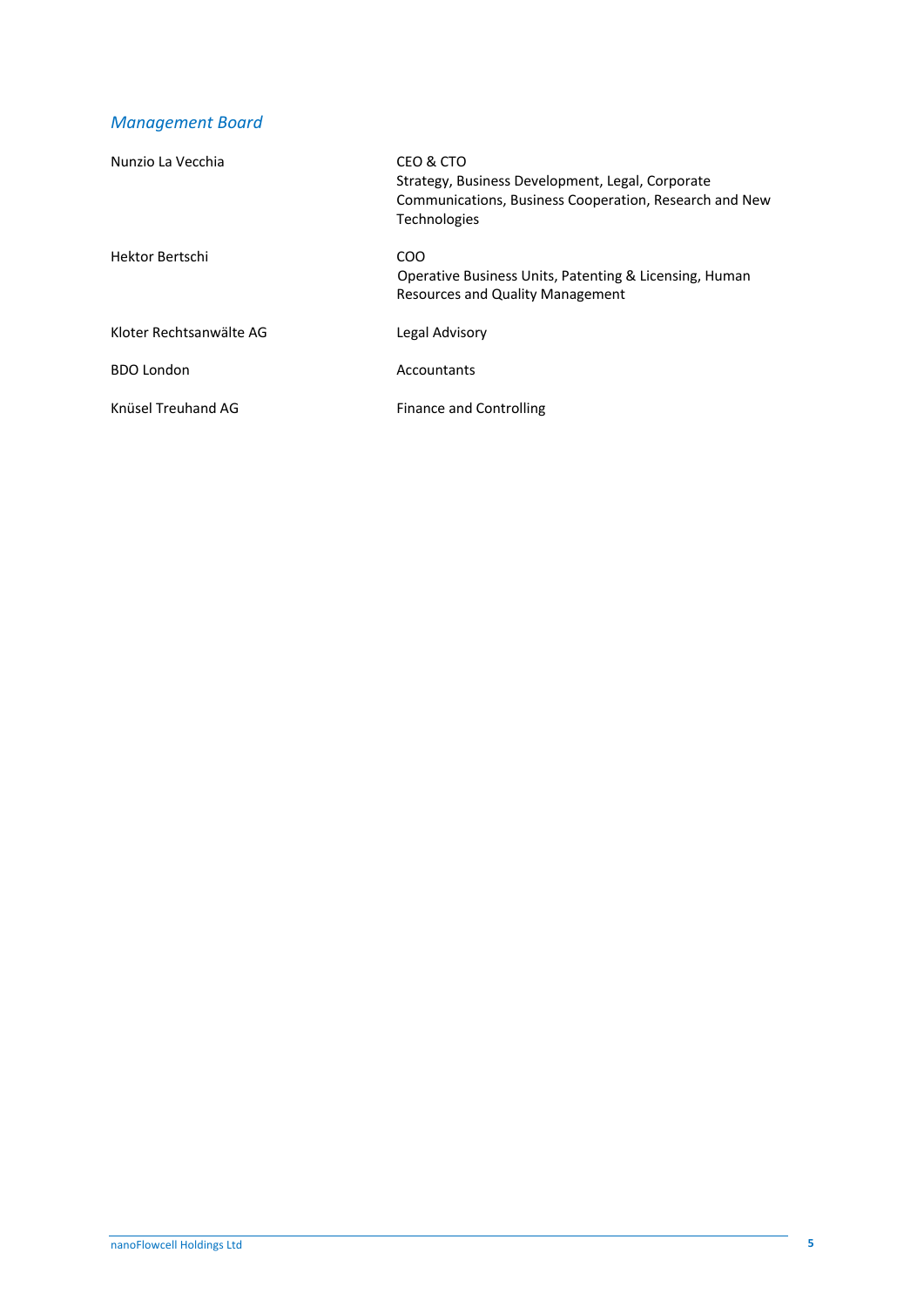## nanoFlowcell Corporate Milestones

- **1991** Nunzio La Vecchia commences research and development work in the field of energy recovery, energy storage and energy conversion; intensification of private studies in quantum mechanics and quantum physics.
- **2001** Digilab opens in Zurich. Systematic alignment of research and development work with the aid of digital modelling and simulation techniques.

The experience and findings acquired here will be decisive in optimising development time in later research given the increasing complexity of modern energy storage systems and their applications.

- **2003** First technical outline for an ecologically sustainable mobile energy conversion solution in an automobile.
- **2008** Cooperation with a Swedish sports car manufacturer to build an innovative electric sports car, the first Quant prototype. Innovative energy technology supplies power to the vehicle's electric consumers. Besides initial conceptional techniques for incorporating flow cell technology into an electric car, it also includes thin-film solar cells to feed power to the air conditioning while the car is parked outside during hot summer months.
- **2009** Presentation of the first QUANT prototype with thin-film solar technology, appearing as a design study at the Geneva Motor Show.

Over the years that follow, the decision is taken to focus research and development work on forwardlooking flow-cell based energy technologies.

- **2010** First in-vivo lab version of bi-ION®. Proprietary design of molecular nano-structures enables greater energy density than conventional flow cell electrolytes. Because bi-ION® is not regenerative (not rechargeable), it differs fundamentally from conventional electrolyte solutions in flow cells.
- **2012** Successful tests with a flow cell energy storage system. The cell's compact construction and the high energy content of the electrolyte liquid predestine the new technology for mobile use in electric vehicles.

First technical plans for building a prototype vehicle powered by a flow cell.

**2013** The company announces a breakthrough in flow cell research relating to the compact size and performance of its energy storage system. Flow cells are now finally feasible as energy storage systems for modern electric vehicles and innovative battery technology is given a name – nanoFlowcell®.

Corporate direction is also agreed and the foundation of nanoFlowcell AG completed.

**2014** February. Maiden drive of the world's first electric car powered by nanoFlowcell®, QUANT E, the only truly environmentally friendly super sports car.

March. Official world premiere of the QUANT E at the Geneva Motor Show.

July. QUANT E prototype with nanoFlowcell® drive is approved by Germany's TÜV for use on European roads.

October. Further EV prototype development with 2-speed transmission for electric sports cars; first technical studies for the QUANTiNO, an electric vehicle with a 48 V low-voltage drive system.

November. Foundation of nanoFlowcell Research SA based in Lugano, Switzerland.

December. Foundation of nanoFlowcell Production GmbH based in Waldshut/Germany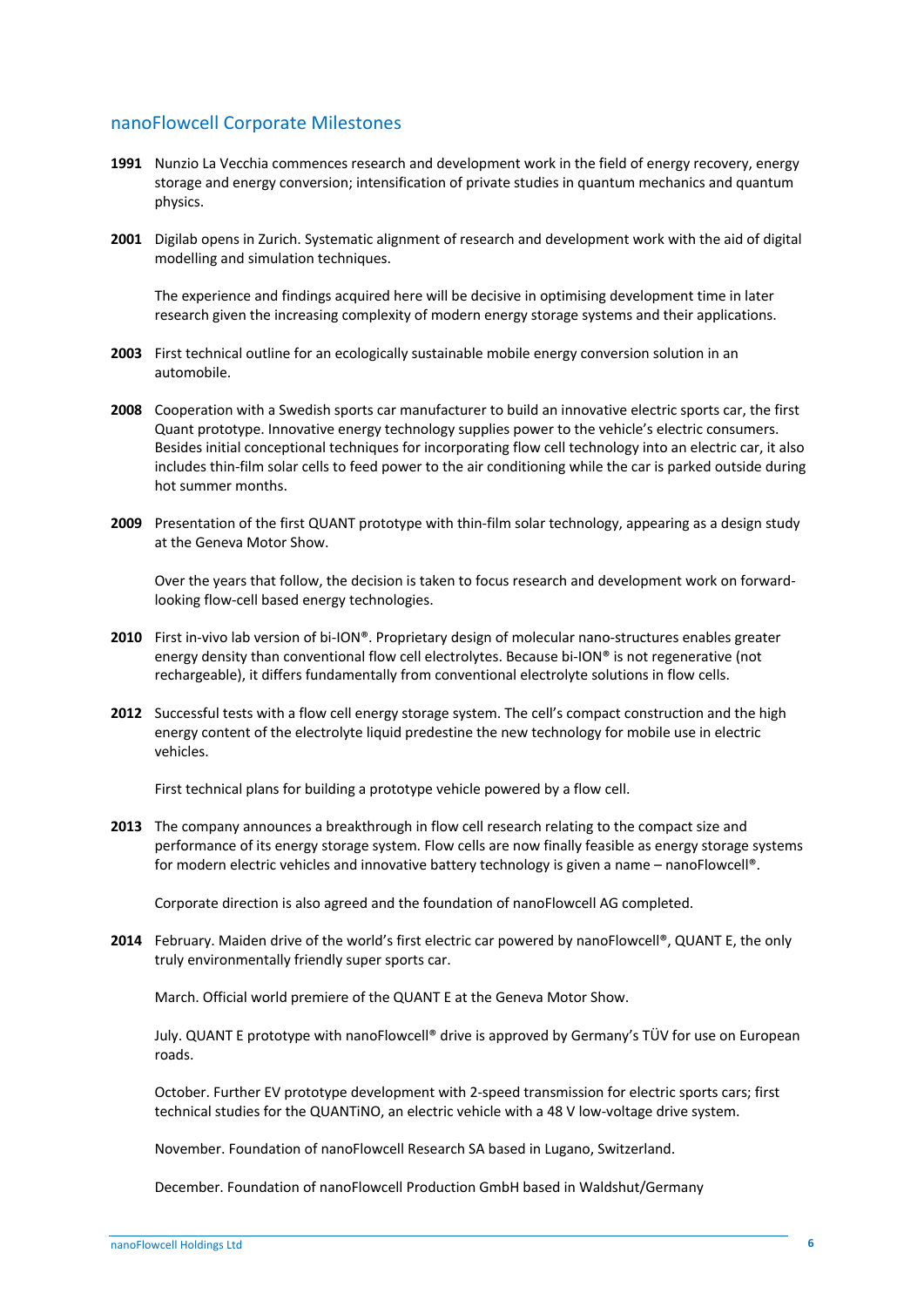**2015** The new QUANT F demonstrates advanced electric mobility at the Geneva International Motor Show: An environmentally compatible electric drive system with 1090 hp output.

QUANTiNO is presented to the public for the first time as the first and only nanoFlowcell® electric car with 48 volt low-voltage drive.

**2016** February. QUANTiNO prototype EV has been further developed to homologation level; QUANTiNO is approved by Germany's TÜV for use on European roads. In an initial durability test, the QUANTiNO powered by nanoFlowcell® drives 14 hours non-stop without refuelling – a unique record for an electric vehicle.

March. QUANT FE ("E" for Evolution) and QUANTiNO are presented to the world at the Geneva Motor Show and call for a rethinking of electric mobility. Contrary to prevailing BEV concepts, the QUANT brand's mind is on electric mobility without compromise in environmental compatibility, range and performance as well as safety and comfort.

September. QUANT FE is approved for use on European roads. All three nanoFlowcell® test vehicles are now fully road legal and approved for low-volume production.

October. First official media test drives confirm the performance of nanoFlowcell® technology as an energy source for electric vehicles. NFC engineers develop a technical option for making flow cells directly controllable. Expensive and heavy supercapacitors previously used as electrical buffer storage in the nanoFlowcell® drive become redundant.

November. The direct control of the flow cell opens up new technical options for powering electric vehicles. It marks the start of the QUANT 48VOLT concept: state-of-the-art fuel cell technology as basis for a unique nanoFlowcell® 48VOLT low-voltage electric drive system.

- **2017** QUANT 48VOLT celebrates its premiere as the world's first low-voltage sports car at the Geneva Motor Show. The new nanoFlowcell® 48VOLT low-voltage drive is introduced – currently the most powerful, lightest, safest, most environmentally compatible and economical drive system there has ever been for electric vehicles.
- **2018** April. NFC starts its search for a plot of land of up to 500,000 square metres for setting up "QUANT-City"; location evaluation for several European sites are underway throughout 2018 and 2019.

May. QUANTiNO 48VOLT successfully travels more than 150,000 kilometres; NFC proves the longevity of the nanoFlowcell® 48VOLT drive for electric cars.

June. NFC receives order for 500 QUANT 48VOLT and 25,000 QUANTiNO 48VOLT vehicles with a contract value of more than 3.1 billion Euros. The order is considered an investment for setting up QUANT-City.

**2019** March. NFC successfully completed its long-term testing with QUANTiNO 48VOLT – 350,000 kilometres under real-life conditions; the nanoFlowcell® system shows hardly any wear and worked practically maintenance free. NFC is confident about nanoFlowcell® longevity, guaranteeing a life span of 50,000 operating hours (equals to 1.8 million kilometres in a car).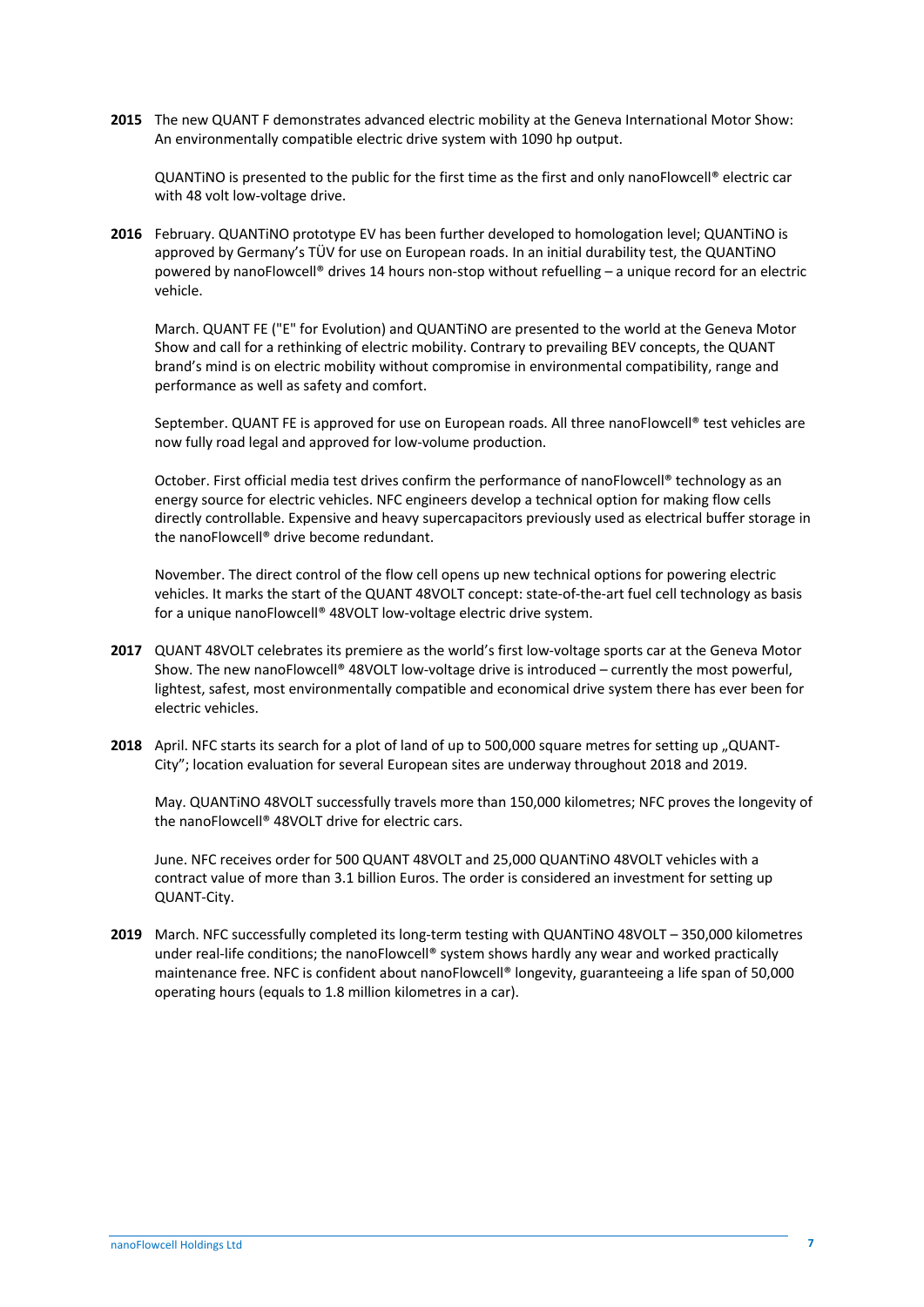# nanoFlowcell: R&D Leader in Flow Cell Energy Technology

*"As a research and development company specialised in flow cell technology, we are working on the future of energy supply – practicable energy for mobile applications, predictable energy for stationary energy supply."*

Our competitive edge is that we are a young company, without technological heritage and established corporate thinking. We are flexible to think differently than the established players in the industry and free from rigid, innovation-adverse hierarchies, which allowed us to develop breakthrough innovations. We are convinced that technology cannot be allowed to compromise, particularly when it comes to energy supply. Energy carriers of the future must be powerful yet safe to use, environmentally compatible and sustainable. They must also be straightforward to access without political implications. Simple requirements perhaps, but nanoFlowcell<sup>®</sup> is currently the only energy storage technology that can assert all of these claims.

### **nanoFlowcell®**

nanoFlowcell® marks the start of the modern age of mobile energy carriers. nanoFlowcell® converts the electro-chemical energy stored in bi-ION® into electricity. A compact flow cell superior to all battery technologies currently available. Scalable in output for a wide variety of applications. Powerful enough to drive even sports cars on electricity alone. Cost-effective, making e-mobility affordable. Environmentally compatible, enabling sustainable use. It is also practical and safe to handle. nanoFlowcell® is the power of the future.

### **bi-ION®**

bi-ION® is a liquid energy storage solution comparable in its energy density with the very latest lithium-ion batteries yet – unlike these – offering safety and environmental compatibility. bi-ION® is the first source of mobile drive energy that conserves resources, is environmentally compatible and non-harmful to health, opening up new perspectives for the use of renewable energies – on land, on water and in the air.

## **nanoFlowcell® 48VOLT**

The low-voltage driveline architecture that we have developed is unique in the automotive industry. QUANT prototypes with nanoFlowcell® 48VOLT demonstrate the potential of nanoFlowcell® low-voltage technology compared with common high-voltage systems. They are powerful and environmentally compatible, while delivering a high degree of functional safety, low production costs and straightforward vehicle homologation.

Our market potential is enormous considering the advantages of nanoFlowcell® technology over carbon-based energy production and traditional battery technologies. The need for sustainable and environmentally compatible energy in industries such as automotive and transportation, construction, maritime, aviation as well as grid- and off-grid power supply is estimated to be in the trillions of CHF.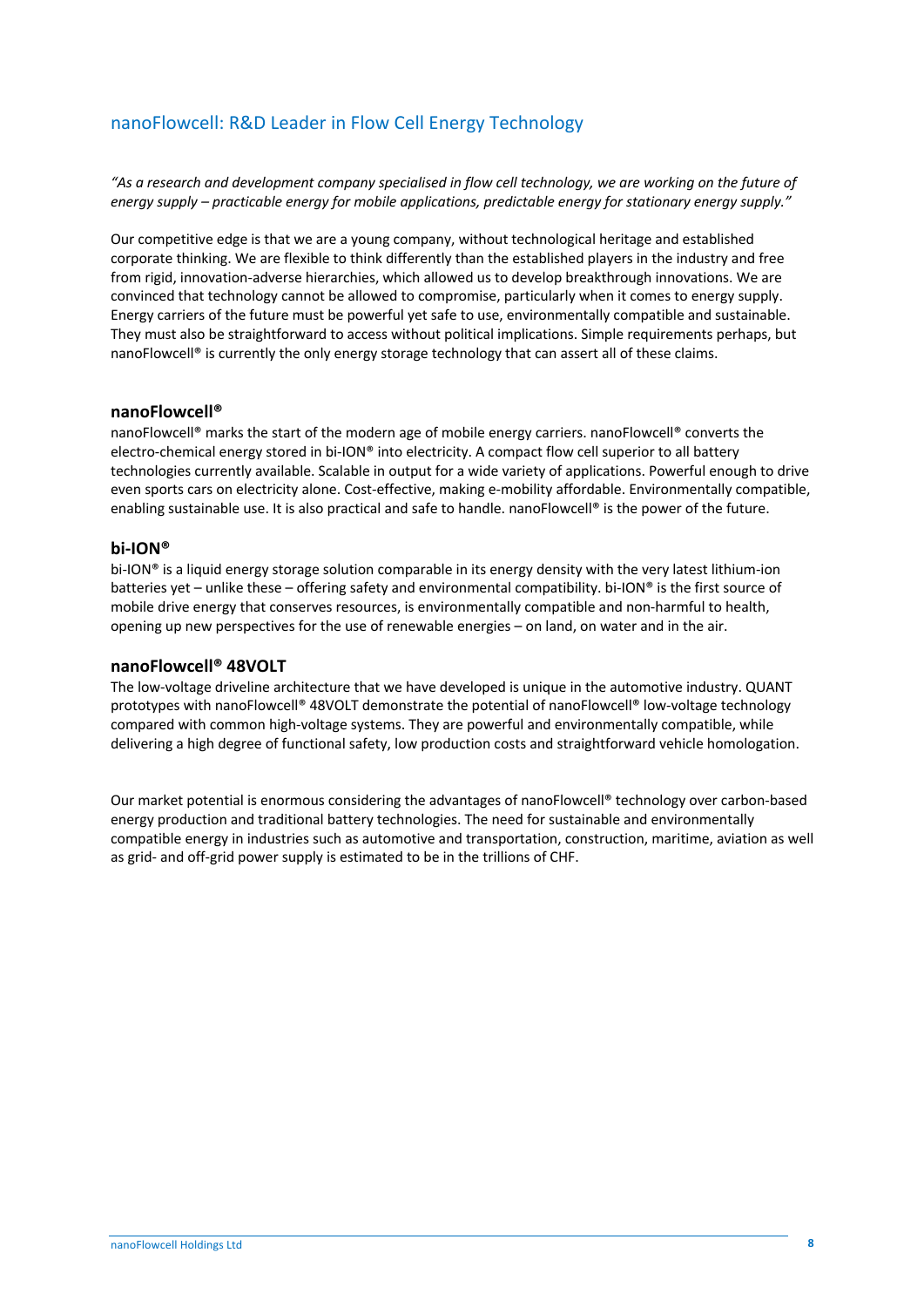# nanoFlowcell: Our USPs

nanoFlowcell Holdings Ltd has all the qualities to be successful in the world of new energies.

- NFC has achieved technological leadership in compact flow cell technology through consistent and systematic R&D.
- Comprehensive applications know-how and continuous expansion of vertical integration (e.g. 48Volt low voltage drive system) provide high level of added value and give NFC competence leadership in applied flow cell technology.
- Enforcing market leadership due to academic and R&D exclusivity on mobile and stationary flow cell technology (➔ QUANT-City)
- nanoFlowcell® is the world's first and only ecological sustainable mobile AND stationary form of energy, a motor for innovation in a multitude of industries – NFC is pioneer with a unique market position for mobile and stationary flow cell energy systems, offering a unique value-adding selling propositions.
- Progressive growth through gradual development of new application areas: automobile + transportation, aviation, rail, maritime as well as mobile / stationary generators and grid power.
- Continuous application research (commissioned research) secures revenue streams from growing patenting and licensing; strong cash flow allows for value adding investments, which secure NFC's balance sheet strength as well as innovation leadership.
- High visibility of business development because of top-level strategic business partnerships, which provide a broad base for nanoFlowcell® technology (risk minimization for all partners due to polypolic business model).
- Attractive cooperation model: innovation partners are participating in NFC's patenting and licensing  $\rightarrow$  maximum of one innovation partnership per industry sector.
- Creating innovative business models around nanoFlowcell® energy system such as Energy Banking and Energy Leasing, incl. reinsurance business to protect against power outages; worldwide unique power delivery promise by NFC in case of power outage.
- IPO  $\rightarrow$  shareholders will be profiting from the success of the R&D company and its technology.
- Potential outsourced application manufacturing (e.g. for QUANT EVs) to accelerate the market penetration of nanoFlowcell® as well as related sales, service, and after sales structures.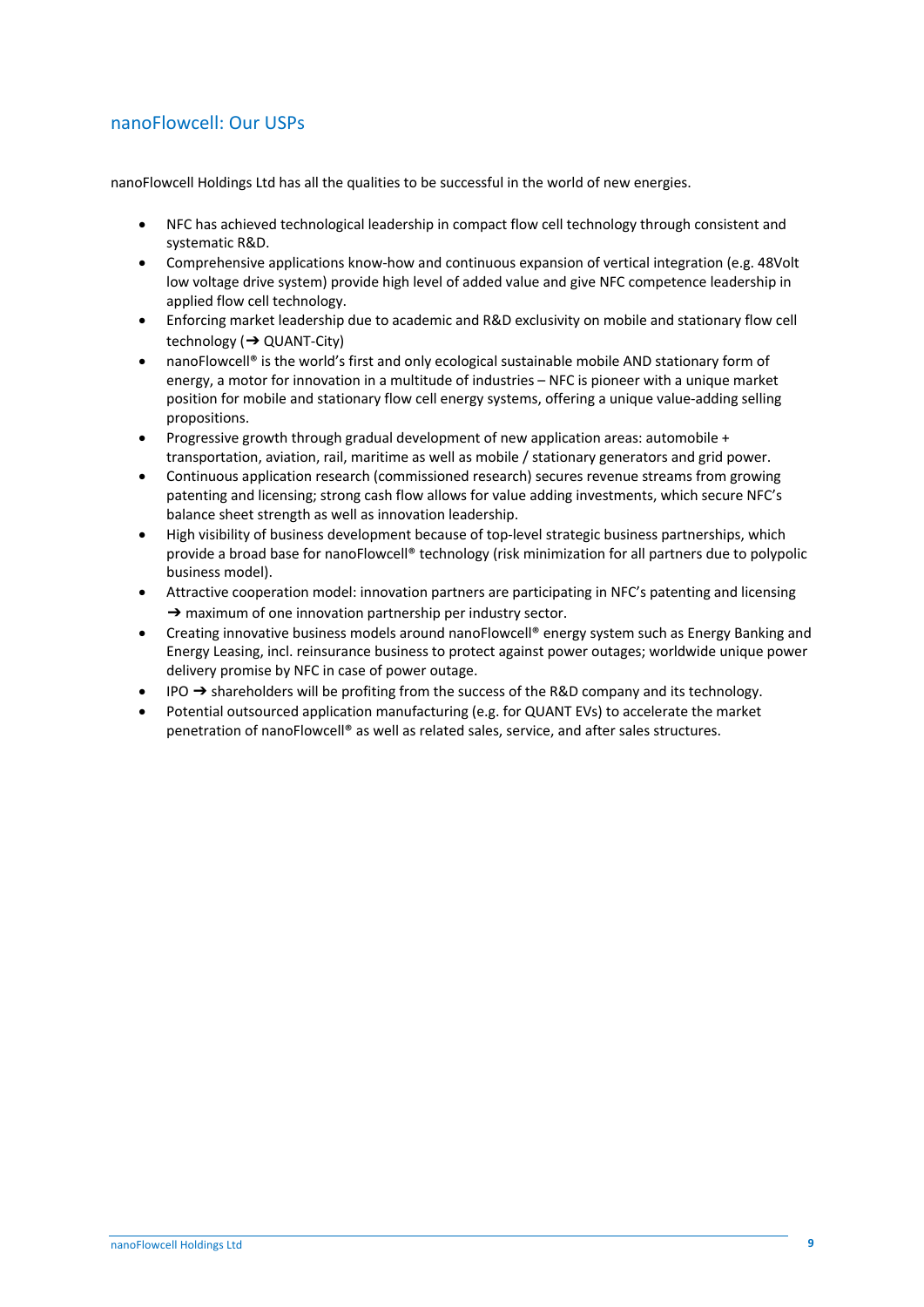# NANOFLOWCELL®: INTRODUCING OUR TECHNOLOGY

# The Redox Flow Cell Principle

The nanoFlowcell® is a revolutionary development of the already tried-and-tested flow cell technology. With their ground-breaking technology advancements, nanoFlowcell Holdings has enabled the first use of a battery system with flow cell technology in an automotive application.

nanoFlowcell Holdings has considerably improved the efficiency of the flow cell principle with its proprietary nanoFlowcell® technology. The extremely high energy density of its electrolyte bi-ION® plays a major role in this and distinguishes nanoFlowcell® from a conventional redox flow cell or flow battery. With five times the energy density of a regular flow cell electrolyte, bi-ION® is delivering remarkable benefits in the storage and conversion of electrical charge.

The new QUANT low-voltage EV prototypes such as QUANT 48VOLT and QUANTiNO 48VOLT are developed for non-stop driving ranges of 1,000 kilometres and beyond.

## **The principle of the flow battery or redox flow cell**

Redox flow batteries (red for reduction = electron absorption, ox for oxidation = electron release), also known as flow batteries or liquid batteries, are based on a liquid electrochemical storage medium. The principle of the redox flow battery was patented in 1976 for the American space agency NASA. Its aim was to drive the rapid development of energy storage systems for space travel. The 1976 patents have long been open and are being extensively applied. Redox flow batteries are seen as highly promising for future use as an extremely simple and effective way of storing electrical energy. The first stationary redox flow installations are already integrated into the domestic electric infrastructure, largely as buffer batteries or reserve sources for uninterrupted electricity supply in the use of solar and wind-power plants.

In contrast to lead batteries or lithium-ion batteries, redox flow batteries store energy in liquid electrolytes. The electrolyte liquids for flow cells are usually metal salts in an aqueous solution that flow in two fully independent circuits. A special membrane positioned between them divides the cell into two half cells. The membrane prevents the two electrolyte liquids from mixing but permits the exchange of ions. The electrolyte liquids in the two half cells are now pumped past the membrane, where the actual chemical reaction takes place in the form of reduction or oxidation, and energy is released.

Because the electrolyte liquids outside of the cells are stored in separate tanks, a redox flow battery is classified as an electrochemical energy storage medium, similar to a traditional fuel cell. The energy capacity and power output of a redox flow battery can be changed independently of one another. The larger the tank for the electrolyte liquid, the larger the energy capacity. Likewise, the concentration of the electrolyte liquid decides the amount of energy that can be transported. Storage systems based on redox flow technology can therefore be variably adapted to the respective application.

Conventional redox batteries are recharged by feeding them with energy. Because the tanks can be filled manually, the batteries could alternatively be recharged through simply exchanging the electrolyte liquids.

## **Battery Comparison**

In general, energy transfer within the flow cell runs between two platform-shaped poles (plus and minus) via an ionisable liquid, very similar to the time-honoured lead-acid car battery. The disadvantage of lead-acid batteries is that, at 50 Wh/l, they are relatively poor energy carriers, while their high lead content makes them very heavy. Furthermore, after around 500 charge cycles, they start to lose a lot of their capacity due to the socalled memory effect. Modern lithium-ion battery technology, with four times the charge density (120 Wh/kg)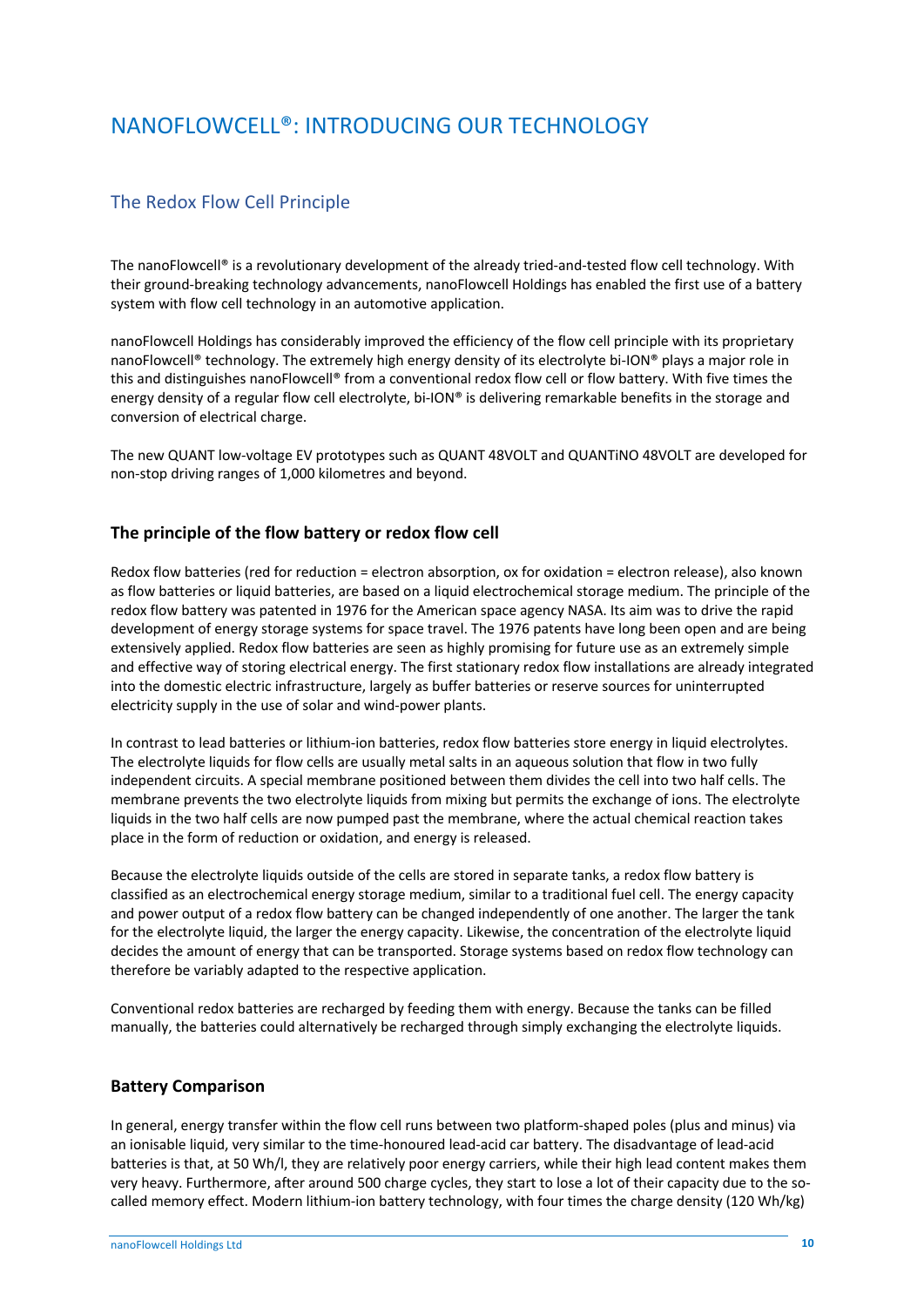and a limit of around 1,000 charge cycles are currently seen as an acceptable interim solution. Modern flow cells, on the other hand, already offer roughly the same power density as lithium-ion batteries, plus they show greater longevity due to the absence of the memory effect.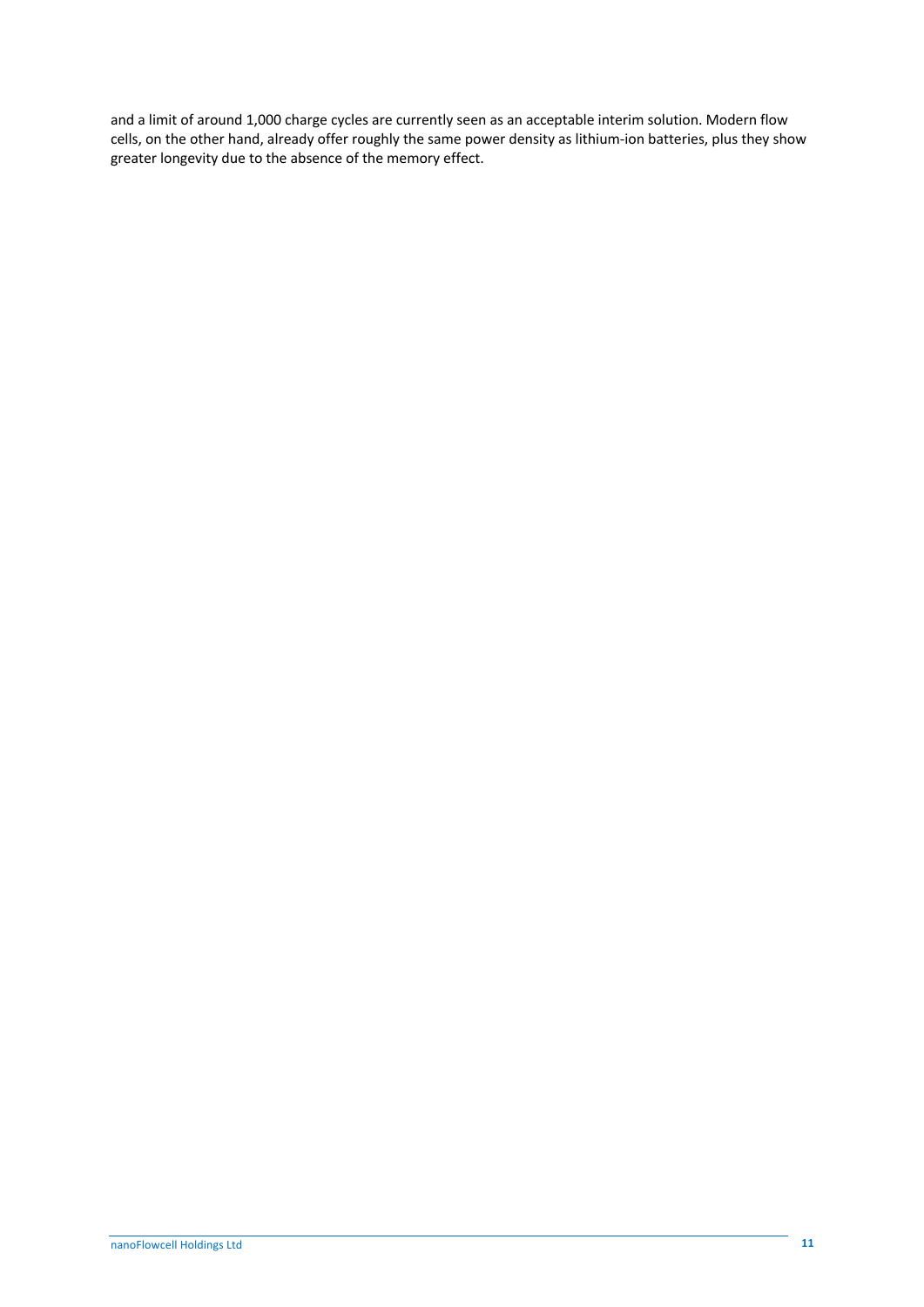# One Step Ahead - nanoFlowcell® Flow Cells

### **nanoFlowcell® - not Just Different, but Unique**

In general terms, the nanoFlowcell® is an extremely high-performance and compact flow battery. However, nanoFlowcell Holdings uses specially developed electrolytes called bi-ION® that have enabled a significant increase in the energy density of the nanoFlowcell® system compared with simple flow batteries.

With nanoFlowcell®, the energy is likewise stored in liquid electrolytes held in two separate tanks and pumped through a converter in a fashion similar to a traditional redox flow cell or fuel cell.

The separation of the energy converter and the energy storage medium in the nanoFlowcell® also means that the amount of energy stored is no longer dependent on cell size. Thanks to its unrestricted scalability, its uncomplicated structure and its ease of use, the benefits of the nanoFlowcell® as a drive for electric vehicles are clearly evident.

Charging the nanoFlowcell® is not the same as for a regular flow battery through feeding it with energy, but through topping up the spent bi-ION® electrolytes. In the nanoFlowcell® used in the QUANT models, the electrolyte tanks empty while driving and the spent electrolyte liquid is dispersed harmlessly into the atmosphere. Filling the tank of a QUANT model and the fuelling process itself is similar to that for a regular petrol or diesel vehicle.

Another aspect relevant to the environment is that nanoFlowcell® does not require rare and comparatively expensive substances – unlike conventional redox flow batteries. In contrast to conventional energy carriers such as petrol, diesel, hydrogen or lithium-ion batteries, the bi-ION® electrolyte liquids in the nanoFlowcell® are neither flammable nor explosive and are completely harmless to health.

Also, during the production processes of nanoFlowcell® and bi-ION® there is no possibility of environmental pollution since all chemical residues and waste materials are neutralized during the production process itself.

### **nanoFlowcell® in Practice**

nanoFlowcell® is a further development of the DigiLab, nanoFlowcell Holdings' digital simulation lab in Zurich. The nanoFlowcell® system is fully scalable; Current applications are the QUANTiNO 48VOLT with a capacity of 85kWh and the QUANT 48VOLT with 300 kWh respectively; operating voltage in both cars is 48V.

The higher performance of the nanoFlowcell® is founded on the special characteristics of the newly developed electrolytes – a special compound of metal salts in a high-quality electrolyte liquid. Defined nano mechanisms in the field of quantum chemistry enabled adaptation of the charge carriers within the carrier liquid to achieve a whole new level of energy density – and thus the amount of energy stored. Remarkably, charge cycling within the cell takes place virtually without losses. The internal efficiency of the nanoFlowcell® is more than 90 percent.

The energy density of the nanoFlowcell® is currently 20 times higher than that of a lead accumulator. This means the stored energy provides a range 20 times higher than with a battery of the same weight. Compared with the present-day lithium-ion technology used in many modern electric cars, the nanoFlowcell® achieves five times higher energy density and thus correspondingly longer range.

With an energy density of 600 Wh/l, nanoFlowcell<sup>®</sup> is five to six times better than the capacity of lithium-ion batteries. And because the nanoFlowcell® suffers no memory effect even after 10,000 charge cycles, it also has greater longevity (50,000 operation hours are guaranteed) and is therefore rightfully in pole position when it comes to the development of forward-looking electric mobility concepts.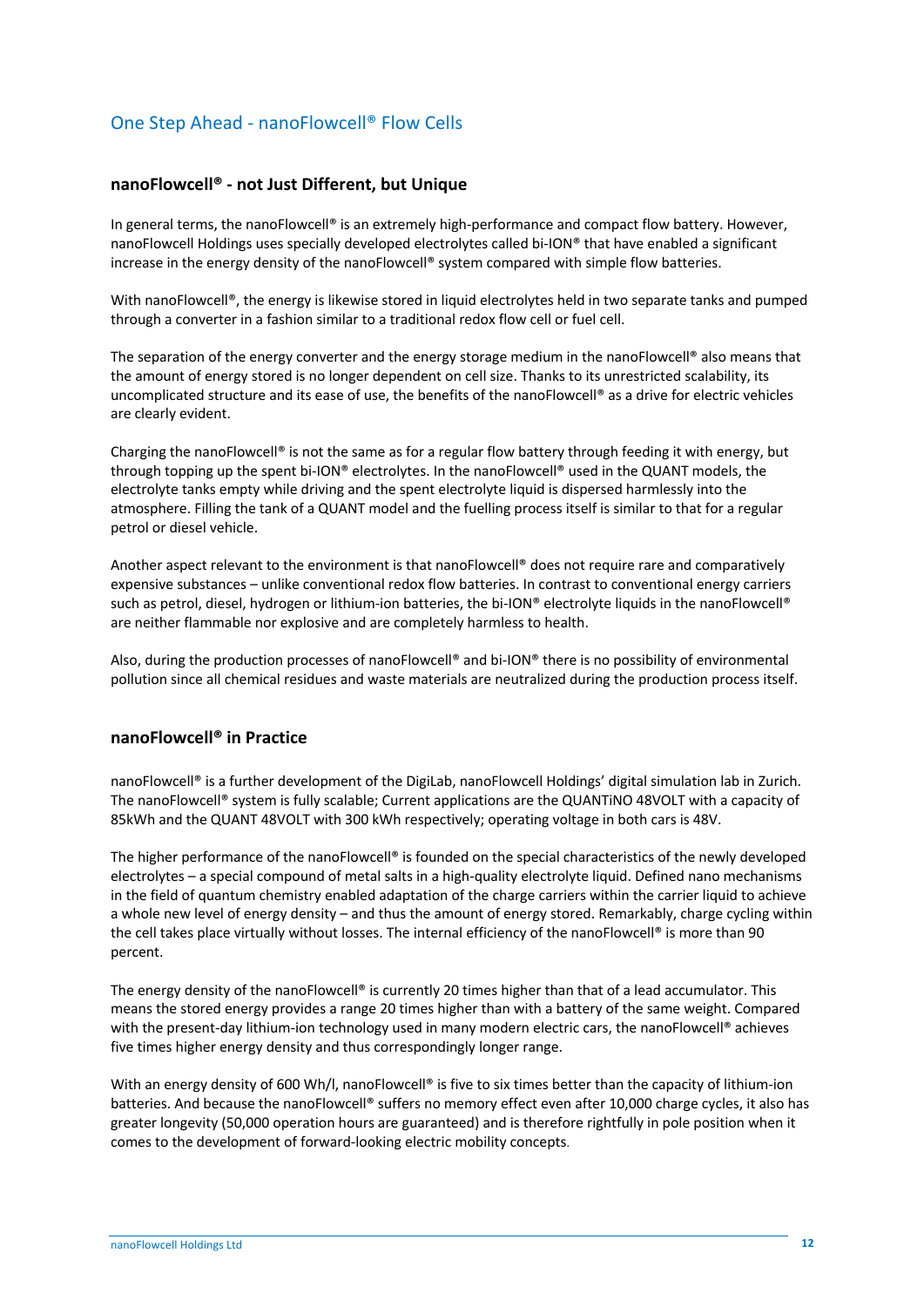## **Unbeatable Mileage**

The first road-legal QUANTiNO 48VOLT needs just 12 kWh for a distance of 100 kilometres. With its two 95-liter tanks, the QUANTiNO 48VOLT has a range upwards of 1,000 kilometres on just one filling of electrolyte liquid, which would be sufficient to cover the distance between Berlin and Rome. Further increases in range would be straightforward, as expanding the tank volumes in the QUANTiNO package, for instance, is relatively uncomplicated. From an engineering perspective, tank volumes can be designed into the body shell structure of a modern vehicle considerably more easily than heavy battery systems with complex series connection and cable routing as well as a separate wiring harness for the accurate monitoring of all the individual cells.

A further trump card held by nanoFlowcell® is its conformity with the requirements of potential buyers of electric vehicles. They are defined primarily by economic considerations – moderate manufacturing costs and a long lifespan as well as the avoidance of costly battery exchanges.

# **Easy to Refuel**

The nanoFlowcell® works on-board as an inexhaustible energy source for the central storage medium, for as long as there is sufficient bi-ION® electrolyte in the tank. If all the bi-ION® in the tank has been "used up", it can simply be fuelled again. Following its reaction in the actual flow cell during operation of the nanoFlowcell®, the electrolyte solution is not consumed just like regular fossil fuel in an internal combustion engine or hydrogen in a fuel cell, but rather "used". The redox process does not change the volume of the bi-ION® liquids but they are not reactive anymore.

The bi-ION® electrolyte liquids, which are made from an aqueous solution with a small amount of organic and inorganic salts for transporting the charge carriers, are harmless to the environment and non-hazardous. Therefore, in mobile applications of nanoFlowcell®, they are simply vaporized during the drive. At speeds above 80 km/h a generator powered by drive energy is used to release the liquids into the environment as harmless water vapor. The actual charge carriers and salts are filtered out and will be environmentally friendly recycled when changing the filter (every 10,000 kilometres).

The empty tanks can therefore be refilled directly with fresh bi-ION® electrolyte liquid. The fuelling process for a nanoFlowcell® vehicles is largely similar to that for modern petrol or diesel-driven cars, with the exception that two bi-ION® liquids are filled simultaneously into two separate tanks within the vehicle. It would be straightforward to build a fuel-station infrastructure suitable for nanoFlowcell® by very simply retrofitting the existing fuel-station network. Standalone fuelling systems are also conceivable, installed in convenient locations or at home. The electrolyte liquids are already inexpensive to manufacture with current technology. And because the electrolyte liquids are neither toxic nor flammable, they have considerable benefits in terms of logistics and storage, neither of which are subject to the strict regulatory conditions applied to fossil fuels.

# **On the Safe Side**

In contrast to the battery systems currently used in electric vehicles, nanoFlowcell® has major safety benefits. Because the electrolytes are stored outside the converter unit, there is no risk of a sudden release of energy caused by an uncontrolled reaction of the reactants. Because the electrolytes flow, they serve as coolants for the cell, enabling configuration of an energy management system that is simpler and safer overall.

The temperatures within the nanoFlowcell® system reach up to 94 degrees Celsius depending on power output. This low temperature level also contributes to the excellent efficiency of more than 90 percent – no energy lost through heat.

A further benefit of the nanoFlowcell® compared with other battery systems is that monitoring the charge status of the battery system is simple, as there is only one electrolyte. There is no need for charge equalization of the sort required by conventional Li-ion and Li-po systems. Dangerous situations that might occur in a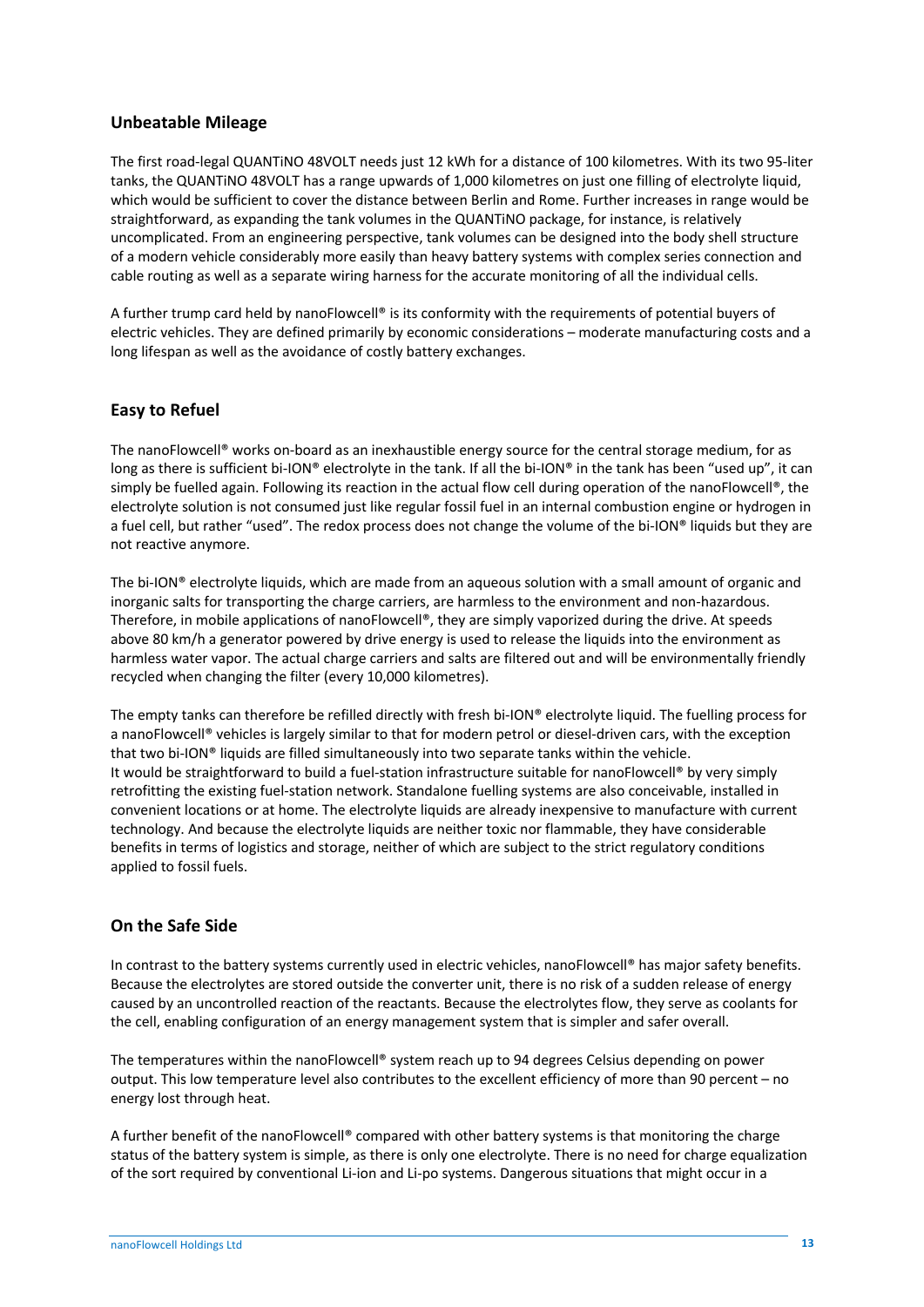battery system, caused by unwanted reactions such as total discharge, are not even technically possible with nanoFlowcell®.

## **For Mankind and the Environment**

nanoFlowcell® is notable for its absolute environmental compatibility and non-toxic properties. nanoFlowcell® was conceived to be highly efficient, cost-effective and environmentally friendly through the application of well-established elements that are readily available in large quantities. Precious metals and rare earth metals are not used in either the cells themselves or in the electrolyte solutions. The main elements of the electrolyte solutions are water, as a carrier liquid, salts and crystalline structures, all of which can be sustainably obtained, are harmless to health and can ultimately be disposed of in an environmentally friendly manner.

## **nanoFlowcell® in Tomorrow's World**

The current QUANT vehicles with nanoFlowcell® drive show how we could smooth the path to the electro mobility of the future. However, the vision of its inventor, Nunzio La Vecchia, goes further than that. Comparatively high energy density for an electric storage medium, high efficiency and the environmentally friendly storage of electrical energy also open up the perspectives of nanoFlowcell® technology for applications in a variety of industries.

Asides advancing environmentally compatible electric mobility, the further testing of nanoFlowcell® will examine also those application options. The approach of nanoFlowcell Holding is a holistic energy concept based around the nanoFlowcell® that will sustainably change our environment for the better.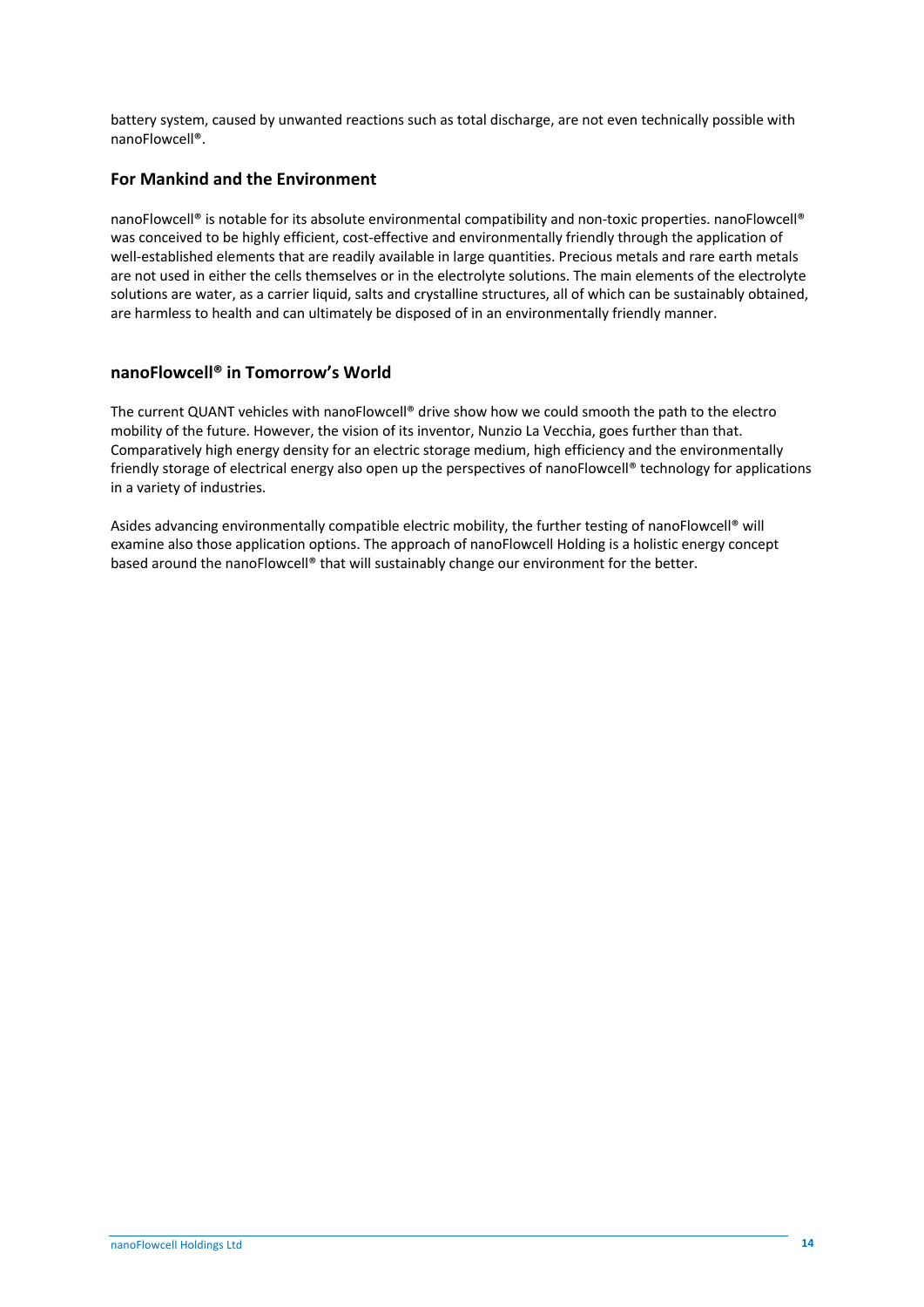# NANOFLOWCELL: INTRODUCING OUR PRODUCTS

# nanoFlowcell® – Eco-Powerhouse of the Future

*"The development of the nanoFlowcell® makes flow cell technology powerful and mobile – nanoFlowcell® opens up completely new technical perspectives in a vast number of applications. Be it in electric mobility or in gridsupporting and off-grid power systems."*

Right now, people know flow cells only as garage-sized constructions for stationary energy storage in wind and solar power installations. With nanoFlowcell® we have succeeded for the first time in reducing a flow cell to the size of a briefcase and at the same time to increase tenfold the energy density of the electrolytes. The development of the nanoFlowcell® makes flow cell technology powerful and mobile – nanoFlowcell® opens up completely new technical perspectives in a vast number of applications.

Innovative Energy. nanoFlowcell® is currently the most innovative and powerful energy supplier for mobile and stationary electrical applications. Unlike conventional batteries, the energy for the nanoFlowcell® comes in the form of liquid electrolytes (bi-ION®), which can be stored away from the cell itself.

Just like in regular flow cell batteries, the positively and negatively charged electrolyte liquids are stored separately in two tanks and, as in a traditional flow cell, pumped in separate circuits through a converter (the actual cell of the nanoFlowcell system).

Here, the two electrolyte circuits are separated only by a permeable membrane. As soon as the positive and negative electrolyte solutions pass on either side of the converter membrane, an ion exchange takes place. This converts the chemical energy contained in bi-ION® into electricity, which is then directly available to the electrical consumers.

**Scalable energy.** With nanoFlowcell®, the separation of the energy converter and energy storage medium means the energy stored is no longer dependent on the cell size. This is where a flow cell differs from traditional types of battery. With the nanoFlowcell®, the amount of energy available is dependent on the concentration of electrolyte in the electrolyte liquid and on the volume of the electrolyte tank. Thanks to its unrestricted scalability, nanoFlowcell® can therefore be adapted to an extremely diverse range of applications – from electric cars to power stations.

**Fuelling electricity**. Unlike the electrolyte solution in conventional redox flow cells, bi-ION® is not reversible, i.e. it cannot be recharged. As a result, what makes the nanoFlowcell® special is that it is no longer subject to an onerous recharging process like conventional batteries or flow cells. Instead, the spent bi-ION® electrolyte liquids can simply be replenished. To avoid the emittance of solids, the used electrolyte liquid is filtered to remove the dissolved salts and electrolytes before releasing. A generator powered by the energy of the driving vehicle ensures that the remaining water is vaporised and released into the atmosphere – an environmentally neutral process. The electrolyte tanks empty while the car is driving, as in a conventional vehicle with an internal combustion engine. Fuelling the empty electrolyte tanks is likewise comparable with filling up a regular petrol or diesel vehicle. A minor difference is that the bi-ION® filter has to be changed roughly every 10,000 kilometres, after which it can be harmlessly recycled.

**Environmentally friendly energy**. nanoFlowcell<sup>®</sup> technology is fully environmentally compatible and harmless to health. The nanoFlowcell® is very efficient, cost-effective and environmentally compatible to produce using commonplace materials that are readily available in large quantities. Precious and rare-earth metals are not used in either the cell itself or in the bi-ION® electrolyte solution. All the raw materials required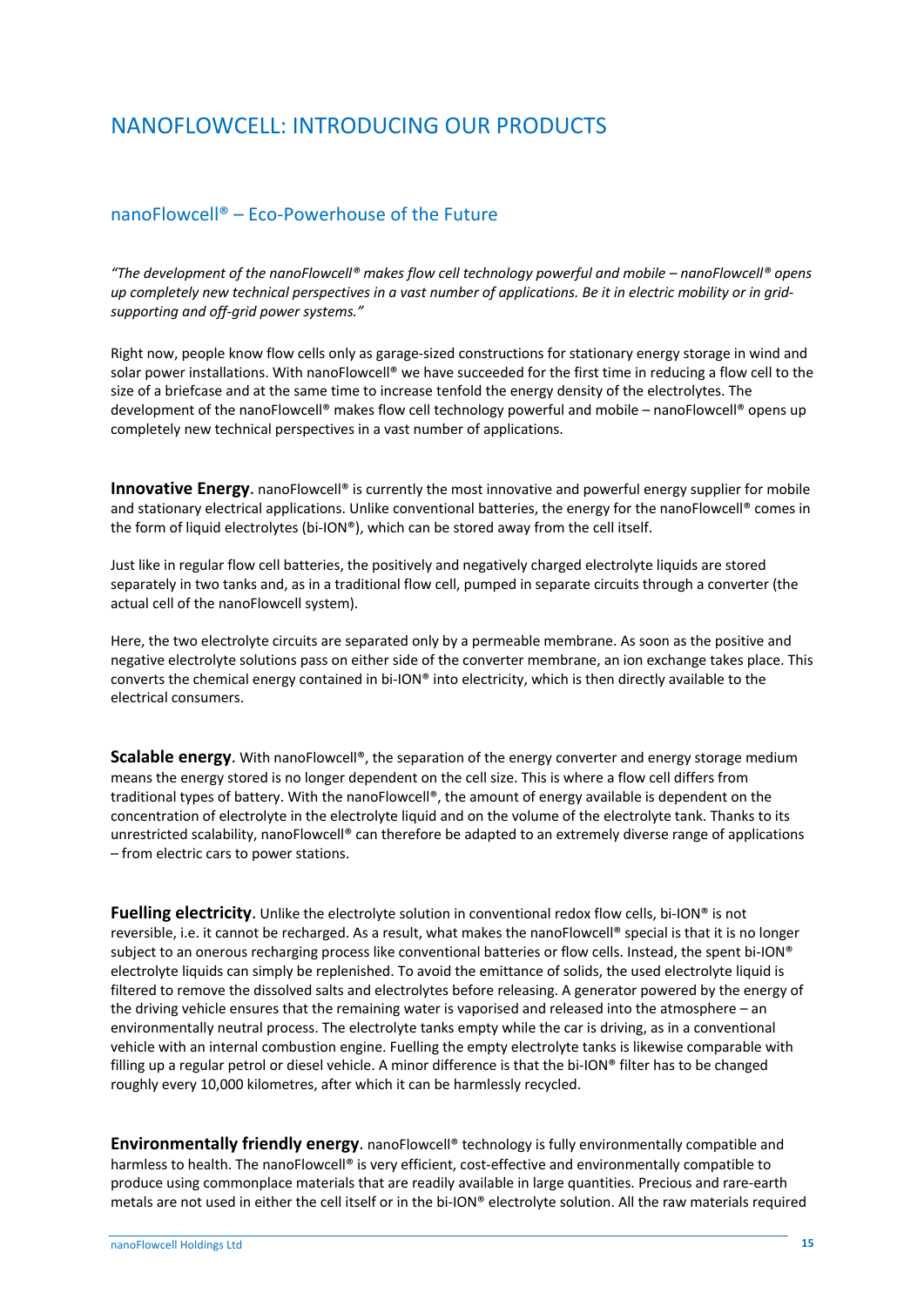for the nanoFlowcell® and its electrolytes can be sustainably acquired, used without harm to health and ultimately disposed of in an environmentally compatible manner.

Long-lasting and recyclable. The nanoFlowcell<sup>®</sup> is also exemplary in terms of raw materials recycling thanks to its extended lifespan. The nanoFlowcell® thus eliminates the problem of performance loss experienced by conventional batteries as the nanoFlowcell® concept does not suffer from memory effect. As far as the lifespan of the nanoFlowcell® is concerned, the hardware comes with a guarantee of more than 50,000 hours of operation. In a car running at a motorway cruising speed of 120 km/h, this would add up to a theoretical range of around 6,000,000 kilometres, vastly exceeding the lifespan of a modern car. Furthermore, the self-discharge of the cell and the electrolyte solution when not in use is negligible.

**Safety with certainty.** Another benefit of the nanoFlowcell® compared with other battery systems is that monitoring the battery-system charge status is straightforward to implement as there is only one positively charged and one negatively charged electrolyte. Equalization charging of the kind required by conventional Liion or Li-po systems is not necessary. Also, the electrolyte solution is neither sensitive to vibration nor at risk of impulse discharging.

**High efficiency.** In contrast to an internal combustion engine, the efficiency of the nanoFlowcell<sup>®</sup> stands at more than 90 percent. When used in electric mobility applications, the operating temperature is a maximum of 96 °C. The entire nanoFlowcell system is also incredibly reliable and low-maintenance as it has no moving parts aside from the electrolyte pumps.

High reliability, low costs and long durability rightly place nanoFlowcell® front and centre when it comes to the development of forward-looking energy solution – be it in electric vehicle or off-grid power systems.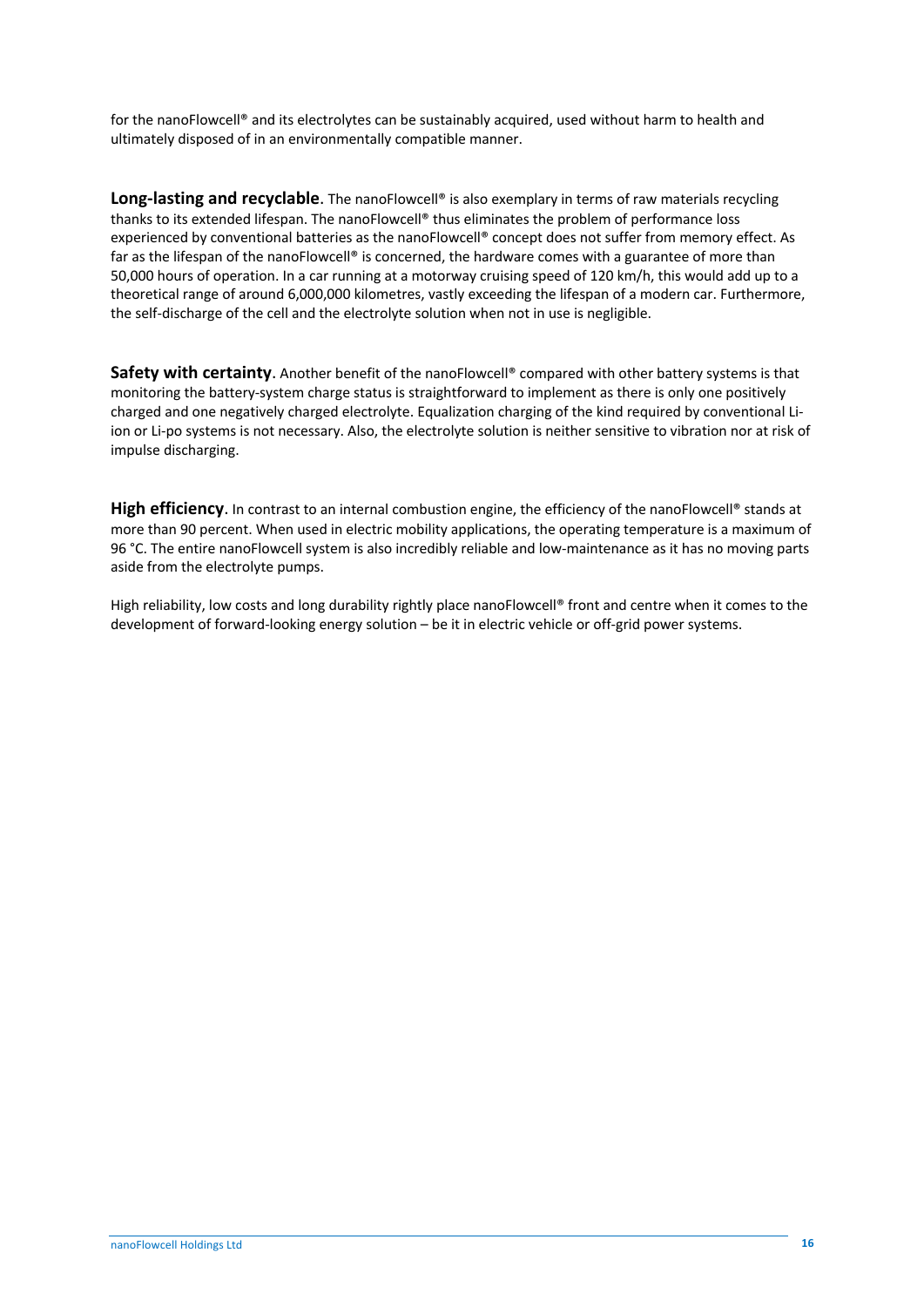# bi-ION® – Liquid Energy for Modern Electricity

*"bi-ION® is the energy carrier for the nanoFlowcell®. bi-ION® is liquid power for a world that has based its existence on the uninterrupted availability of energy."*

The power density of the bi-ION® electrolyte is comparable with that of modern lithium-ion batteries, but its energy density is five times greater. bi-ION® is the perfect fuel for environmentally compatible and sustainable electric drive. In road traffic alone, the widespread use of bi-ION® could avoid 19,250 megatons of CO2 emissions per year caused by burning fossil fuels. That equates to 75 percent of the CO2 emissions generated worldwide by all transport and traffic.

**Innovative charge carrier**. bi-ION® is one of our most important innovations and crucial to the power characteristics of the nanoFlowcell® system. Through years of research, we have succeeded in developing special charge carriers that give our electrolyte liquid a significantly higher power and energy density than all fluid batteries currently available on the market.

In our digital simulation lab, we researched new molecular structures and mechanisms for charge transport. Our simulation options massively shortened the development time for bi-ION®, enabling us to synthesise an initial physical model and test it in-vivo in just under five years' time.

bi-ION® is an aqueous carrier liquid containing dissolved organic and inorganic salts to transport the actual charge carrier, the bi-ION® electrolytes. The electrolytes are nanoparticles that were designed specifically for the nanoFlowcell® in order to be able to transport the high levels of charge.

**MINI-MAX**. The charge carrier we developed permits a significantly higher charge and concentration than the previous electrolytes in conventional redox flow cells (30 – 90 Wh/l).

At the current development status, we are achieving an energy density of 600 Wh per litre with bi-ION®. Compared with lithium-ion batteries of the kind used in most modern electric vehicles, a nanoFlowcell® running on bi-ION® delivers sufficient energy for five times the range of a conventional electric vehicle running at the upper range of its power output.

**Not different, better.** Compared with conventional energy carriers like petrol, diesel, hydrogen and lithium-ion batteries, bi-ION® is not harmful to health or the environment and is neither flammable nor explosive. The bi-ION® electrolytes contain absolutely no environmentally polluting substances. Moreover, bi-ION® is sustainable and environmentally compatible to produce. Industrial production of the electrolyte liquid is considerably less expensive than refining fossil fuels or the manufacture and use of lithium-ion batteries.

**Non-politicized energy**. In contrast to fossil fuels, the bi-ION® electrolyte solution is not extracted and refined in just a few countries but can theoretically be manufactured more or less in-situ all over the world (given the appropriate production equipment).

**Fuelling up as usual**. Distributing and selling bi-ION® does not call for the construction of a dedicated fuel station network. Existing fuel stations can also be used for bi-ION® with just a few minor modifications to the pumps and nozzles. Thanks to its properties, the bi-ION® electrolyte liquid is not subject to any hazmat obligations, unlike fossil fuels. The manufacture, transportation and distribution of bi-ION® is therefore relatively straightforward.

Static applications such as nanoFlowcell® power stations would be supplied with bi-ION® by tank trucks. The ability to produce bi-ION® locally is an advantage for grid-supporting and off-grid power systems.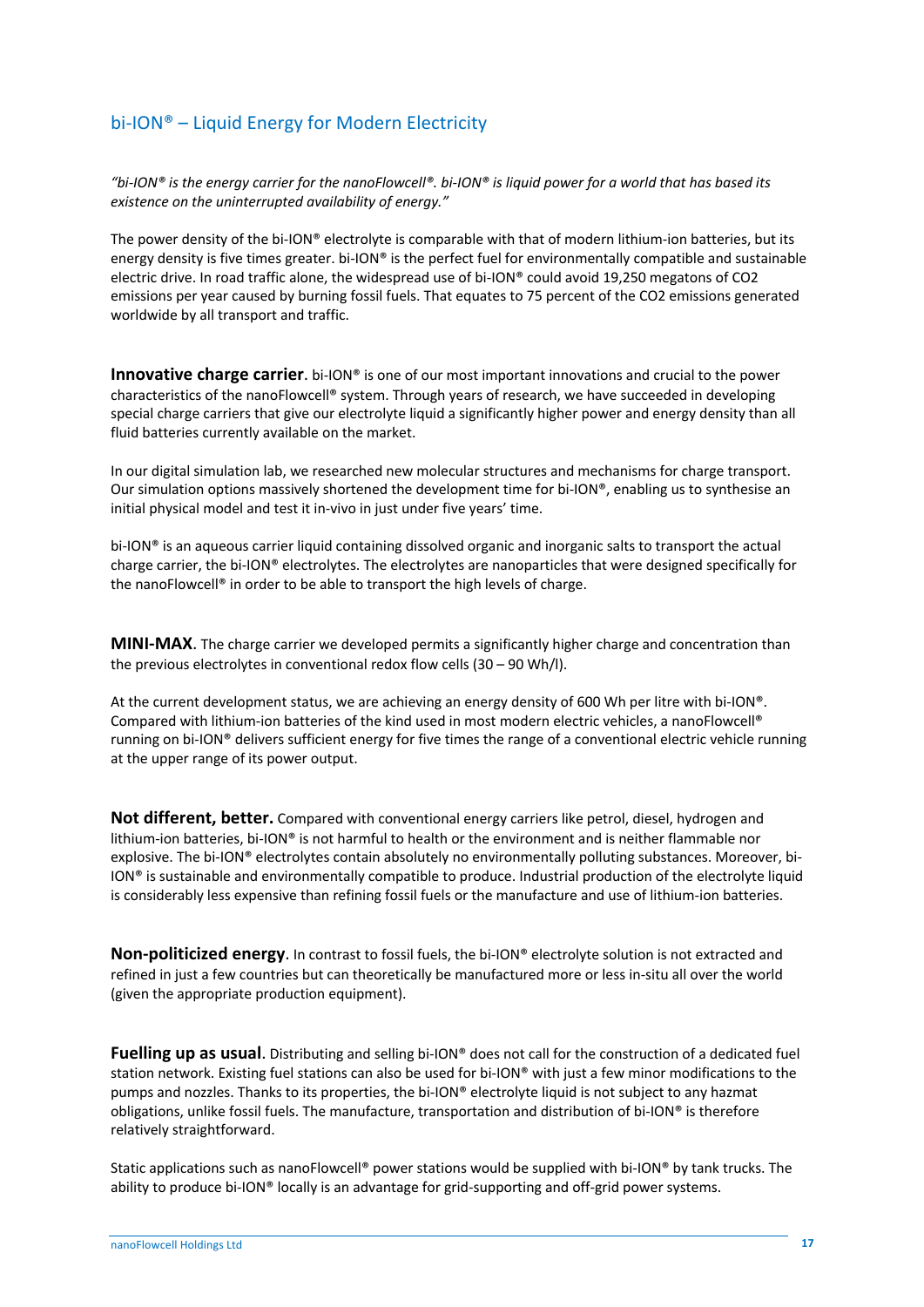## **Benefits of bi-ION®**

- Non-explosive
- Vibration safe
- Non-flammable
- Non-toxic
- Non-harmful to water
- Non-harmful to reproduction
- Non-carcinogenic
- No harmful emissions
- Extraction of raw materials environmentally compatible
- Recyclable
- Cost effective to produce, distribute and store
- No self-discharge /no thermal runaway
- Long shelf life (no 'diesel bug' issues)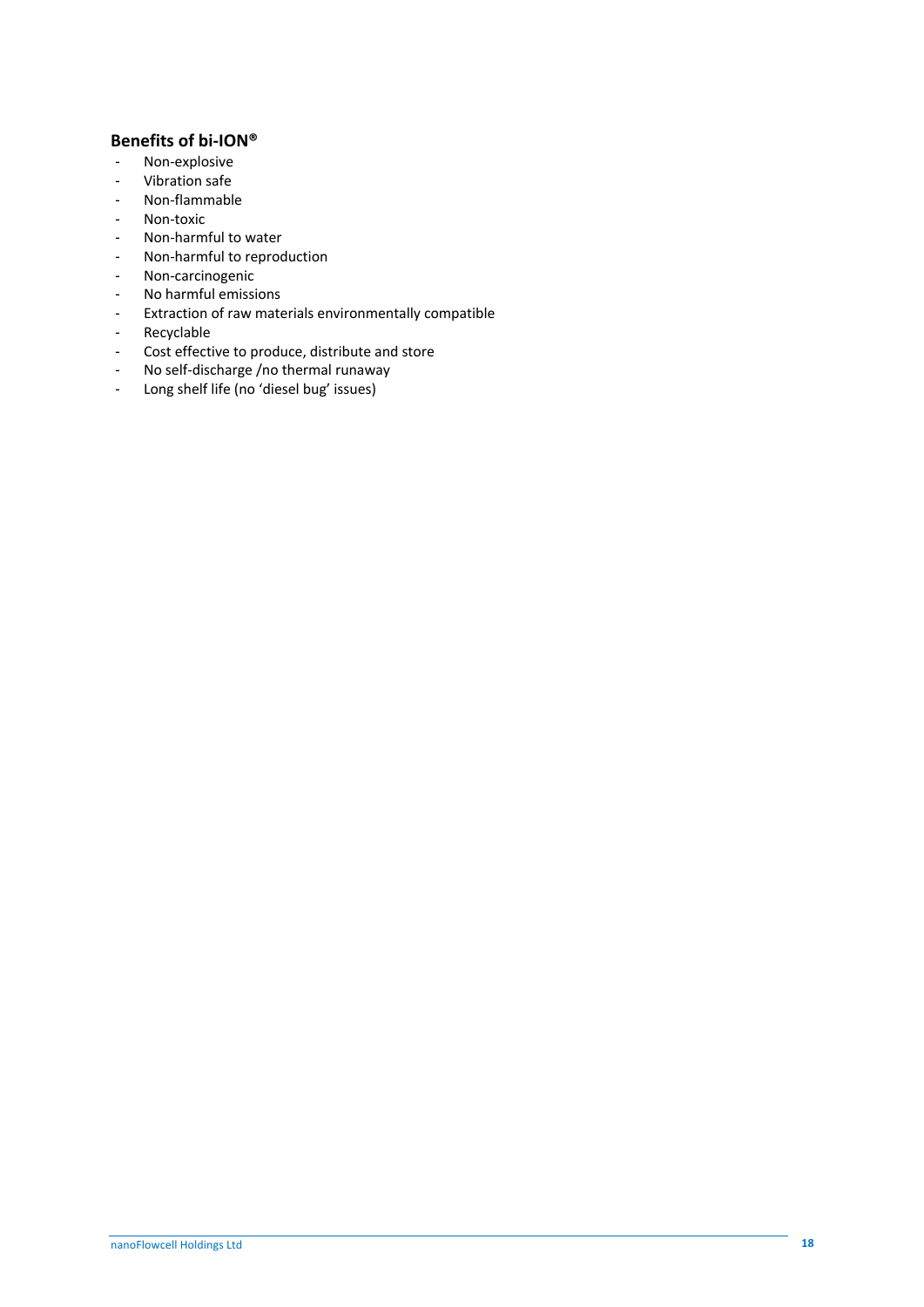# nanoFlowcell® 48VOLT Drive – Driving Force of Modern Electric Mobility

*"The future of driving is low-voltage! The QUANT 48VOLT is challenging conventional high voltage design of electric vehicles. Right now, the nanoFlowcell® 48VOLT low-voltage drive is the most powerful, most environmentally compatible, safest and most cost-effective drive system there is for electric vehicles."*

Until now, standard practice has been to fit electric vehicles with a high-voltage drive system of around 400 volts. People accept the intrinsic potential dangers of the high-voltage system as there is no other way of achieving the desired performance. In fact, the automotive industry is even currently considering increasing the voltage in future electric vehicles to 800 volts in the interests of higher vehicle performance.

**Against the current.** With the QUANT 48VOLT, we are placing a big question mark above this potential development in electric automotive technology and making a globally unique statement: Flow cell technology in the QUANT 48VOLT enables extreme performance (>560 kW) with a safe battery voltage (maximum 48 V). But why are we going to such lengths as to build prototypes? We see nanoFlowcell® as much more than an innovative form of energy. Instead of focusing on nanoFlowcell® as a singular technology, we always look at the application – the overall system – into which our technology is incorporated. In the case of the QUANT 48VOLT and QUANTiNO 48 VOLT, we have consequently developed a completely new electric drive the likes of which does not exist on the market – the nanoFlowcell® 48VOLT low-voltage drive for electric vehicles. We are not a vehicle manufacturer, but an enthusiastic development team that would like to provide an impressive demonstration of the efficiency and modularity of the nanoFlowcell® by building prototypes of electric vehicles.

**High performance.** While many manufacturers think of low-voltage technology in terms of electric bikes and e-scooters, we have developed a dedicated low-voltage drive for the QUANTiNO 48VOLT and QUANT 48VOLT. It may sound succinct, but those cars are the only road-legal EVs with low voltage drive in the world. Powerful sports cars with distinct day-to-day usability. We are demonstrating that high-performance electric mobility is possible at low voltages and that high-voltage compromises are a thing of the past. With the QUANT 48VOLT, we draw attention to the fact that electric vehicles cannot be permitted to make compromises when it comes to "functional safety".

**More safety.** With the nanoFlowcell® 48VOLT, we are also addressing the safety concerns associated with electric mobility. By executing the drive at low voltages across the board, the entire vehicle is inherently safe from an electrical standpoint. The full protection required for high-voltage electric vehicles against contact and arcing is not necessary for low-voltage vehicles. The nature of the flow cell's poles mean they can be touched without any danger to life and limb. In contrast to conventional lithium-ion battery systems, there is no risk of electric shock to vehicles occupants, other road users and first responders, even in the event of a serious accident. Furthermore, the electrolyte liquids used by the nanoFlowcell® are neither flammable nor explosive.

**Lighter and more cost-effective.** The concept behind the low-voltage drive architecture in the QUANTiNO 48VOLT and QUANT 48VOLT marks a major development step in the design of production-feasible, low-voltage electric vehicles. The standardization of the low-voltage components is a substantial benefit for the industrial series-production of a nanoFlowcell® electric vehicle. There is no need for expensive high-voltage safety measures as functional safety is easier to implement for low-voltage vehicles and leads to significant cost reductions in development, production and upkeep. With nanoFlowcell® 48VOLT, electric vehicles will thus not only be safer in future but also less expensive. Moreover, the technical maintenance of a nanoFlowcell® 48VOLT electric car can also be carried out by personnel without high-voltage training.

With the move to nanoFlowcell 48VOLT low-voltage drive, we were able to save several hundred kilograms of weight in the design of the QUANT 48VOLT compared with the QUANT FE with the high-voltage system – weight that was attributable entirely to the high-voltage components.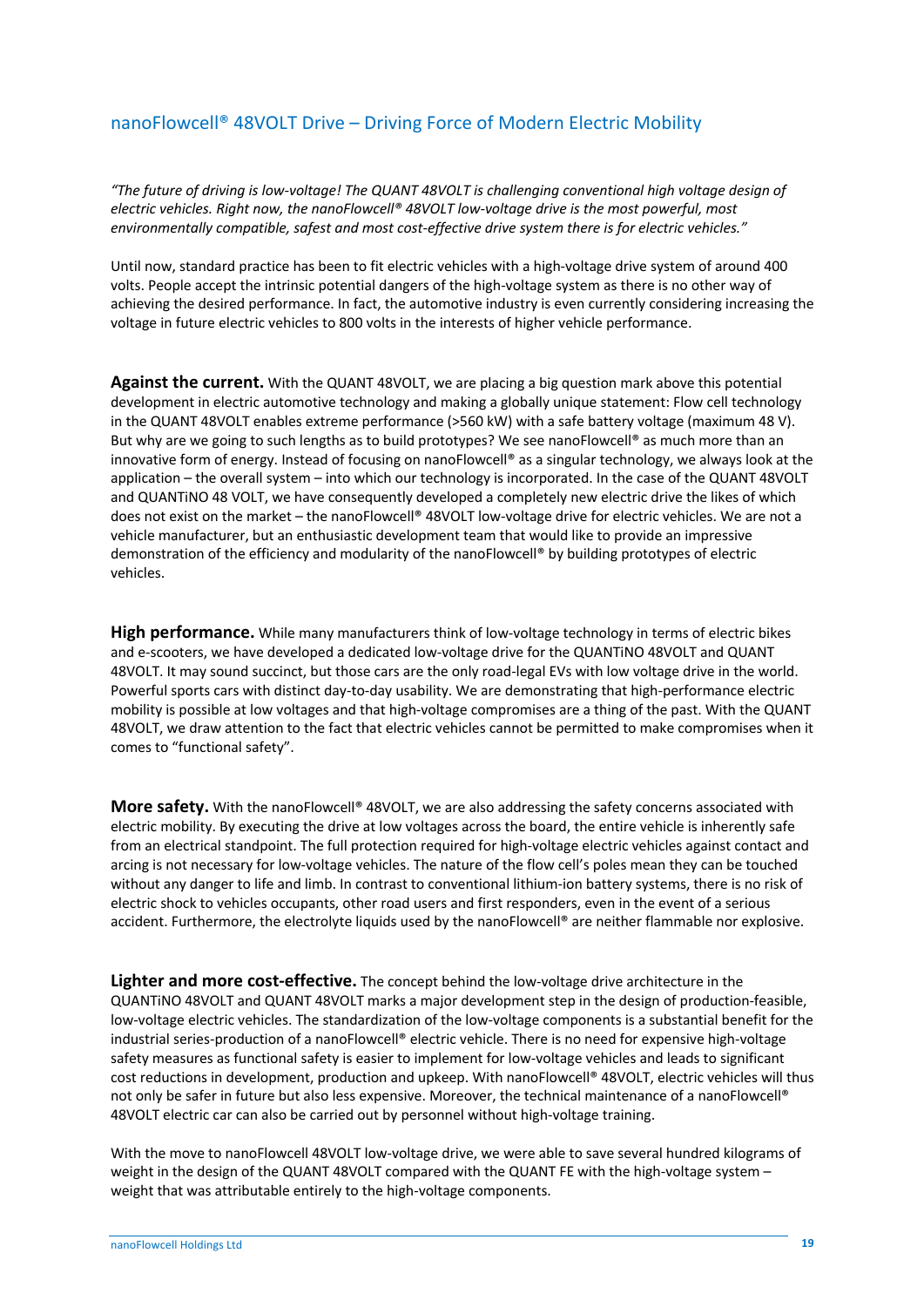One example of this is the innovative 45-phase low-voltage motors in the nanoFlowcell® 48VOLT drive, which facilitate high power paired with minimized cross-sections in the electrical wiring. The special feature of these low-voltage motors is their solid aluminium mesh structure, which replaces the complicated copper windings used in conventional electric motors. This reduces the volume of the motor relative to its power output, while lowering weight and cost, and simplifying series production.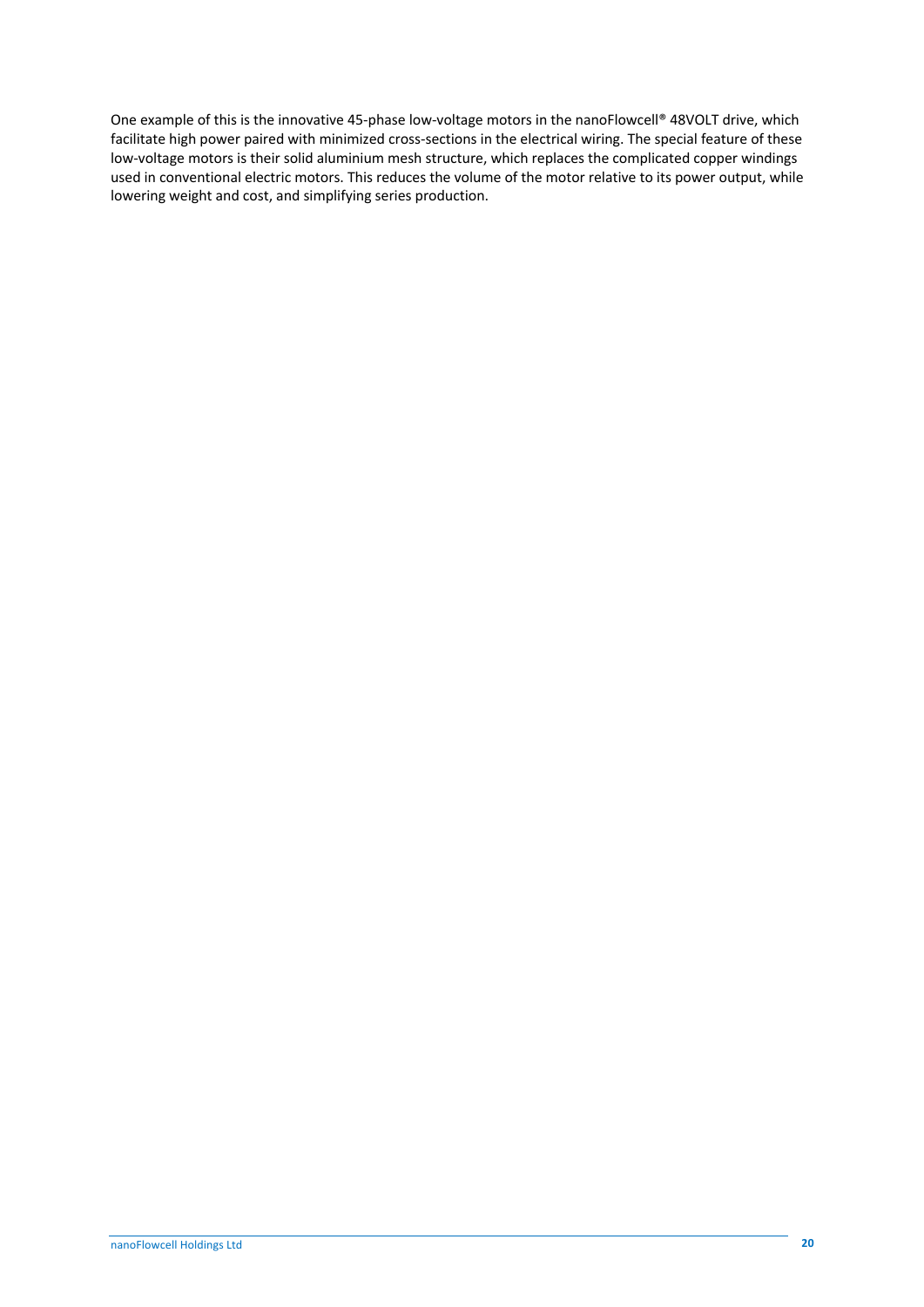# QUANT EVs: Pioneer Models for Modern Electric Mobility

*"QUANT 48VOLT and QUANTiNO 48VOLT set reference points in advanced EV engineering – not only for their innovative flow cell drive system, but also for their unique approach to low voltage drive trains."* 

## *QUANT 48VOLT*

#### **Powerful. Save. Environmentally sound.**

The QUANT 48VOLT is the world's first road legal EV powered by a nanoFlowcell® 48VOLT low voltage drive system – the lightest, safest, most ecological and economical drive system for electric on-road performance vehicles.

A new electrolyte called bi-ION is the fuel for the innovative nanoFlowcell® flow cell drive system. The QUANT 48VOLT is designed as a GT, having energy for over 1,000 kilometres on-board, able to drive – fully electric and non-stop – the distance from Zurich to Monaco and back.

The extravagant bodyshell of the QUANT 48VOLT underscores the uncompromising character of this exceptional performance car and its EV pioneering spirit in terms of mileage, engine performance, acceleration and above all – environmental compatibility.

#### **Technical Data QUANT 48VOLT (2019)**

| Body style:                 | GT                                |
|-----------------------------|-----------------------------------|
| Top speed (km/h):           | 300                               |
| Acceleration (0-100 km/h):  | 2.4s                              |
| Transmission:               | Automatic                         |
| Drive:                      | All-wheel drive                   |
| Number of doors:            | 2                                 |
| Number of seats:            | $2+2$                             |
| <b>Motors</b>               |                                   |
| Type:                       | 4x low voltage synchronous motors |
| Fuel:                       | bi-ION / fully electric           |
| Maximum power kW (hp):      | 560 (760)                         |
| Maximum torque (Nm):        | 2,000 per wheel                   |
| <b>Flow Battery</b>         |                                   |
| Type:                       | nanoFlowcell® (6 membranes)       |
| Voltage (V):                | 48                                |
| Capacity (kWh):             | 300                               |
| Rated current (A):          | max 9,000                         |
| Consumption                 |                                   |
| Energy consumption (100km): | $<$ 18 kWh                        |
| Tank volume (I):            | 2x 250                            |
| Range (km):                 | >1,000                            |
| Harmful emissions:          | 0                                 |
| <b>Dimensions</b>           |                                   |
| Length (mm):                | 5,257                             |
| Width (mm):                 | 2,019                             |
| Height (mm):                | 1,357                             |
| Wheelbase (mm):             | 3,198                             |
| Kerb weight (kg):           | 2,300                             |
|                             |                                   |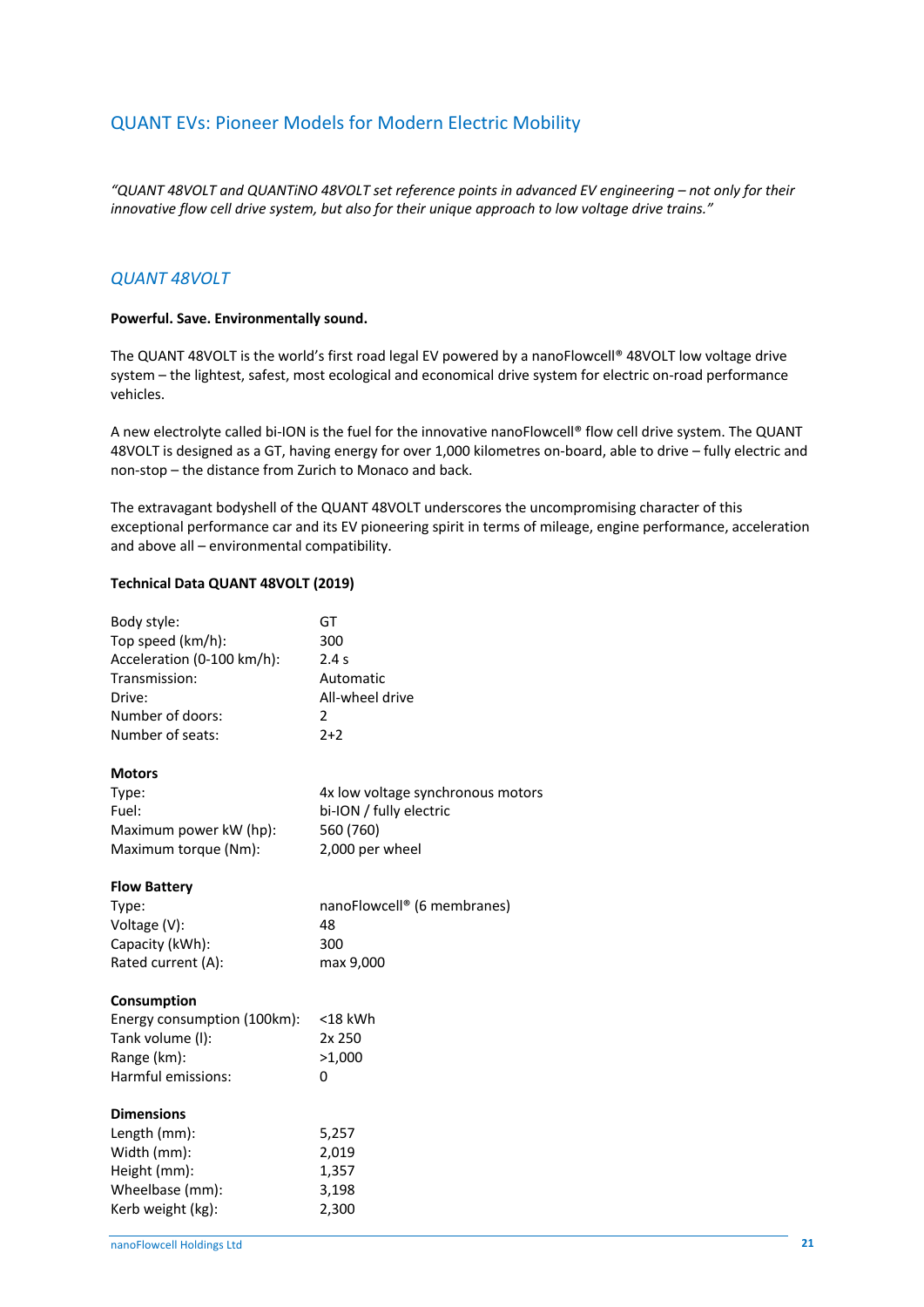## *QUANTiNO 48VOLT*

#### **E-mobility without compromises.**

The QUANTiNO 48VOLT completed a 350,500 kilometres real-life endurance test. Its powerful nanoFlowcell® 48VOLT low-voltage drive is showing faultless, almost maintenance free performance during the entire testing cycle, making it the most advanced drive system for electric vehicles in the world.

QUANTiNO 48VOLT might be over-dressed for a test car, but it is an eyecatcher for a disruptive technology innovation that is about to change the way we consume mobile energy: nanoFlowcell® flow cell power.

The flow cell powered, fully road-legal EV prototype shows what responsible electric mobility could look like – no compromises in performance with regards to speed, range, comfort and safety. A true ambassador to represent the most economical and environmentally sustainable EV technology of today.

### **Technical Data QUANTiNO 48VOLT (2016)**

| Body style:                 | Coupé                          |
|-----------------------------|--------------------------------|
| Top speed (km/h):           | 200                            |
| Acceleration (0-100 km/h):  | 5s                             |
| Gearbox:                    | Automatic                      |
| Drive:                      | Rear-wheel drive               |
| Number of doors:            | 2                              |
| Number of seats:            | $2+2$                          |
| <b>Motor</b>                |                                |
| Type:                       | Three-phase asynchronous motor |
| Maximum power (kW / hp):    | 80/108                         |
| Maximum torque (Nm):        | 200                            |
| <b>Flow Battery</b>         |                                |
| Type:                       | nanoFlowcell®                  |
| Voltage (V):                | 48                             |
| Rated current (A):          | max. 300                       |
| Capacity (kWh):             | 85                             |
| Consumption                 |                                |
| Energy consumption (100km): | $<$ 12 kWh                     |
| Tank volume (I):            | 2 x 95                         |
| Range (km):                 | >1,000                         |
| Harmful emissions (g):      | 0                              |
| <b>Dimensions</b>           |                                |
| Length (mm):                | 3,910                          |
| Width (mm):                 | 1,930                          |
| Height (mm):                | 1,335                          |
| Wheelbase (mm):             | 3,198                          |
| Dry Weight (kg):            | 685                            |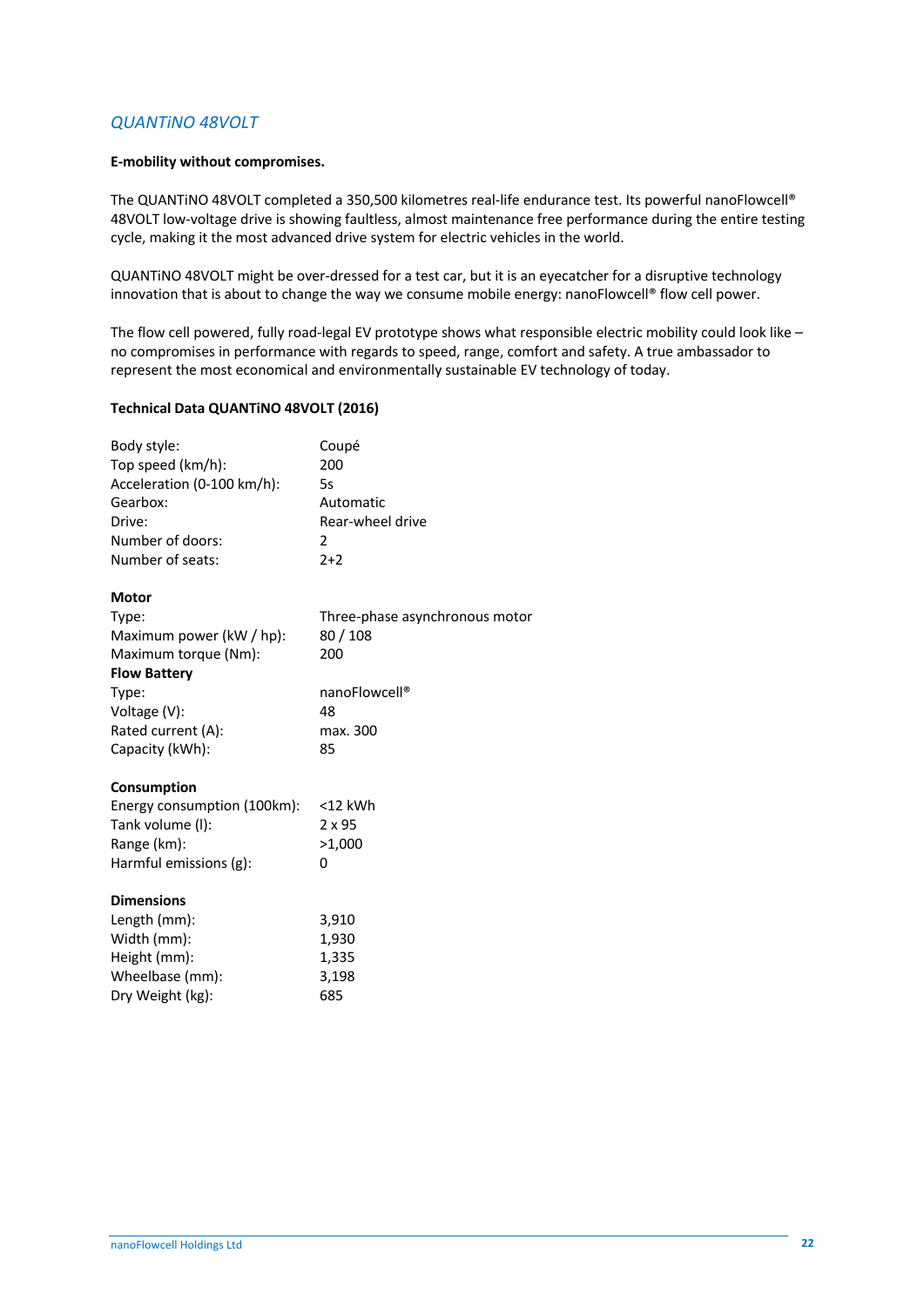# NANOFLOWCELL: QUANT-CITY – OUR VISION OF THE FUTURE

*"QUANT-City will be the nucleus of a sustainable energy future!"*

#### **QUANT-City Project Plan**

Our nanoFlowcell Innovation Center – internally named also QUANT-City – will be the international hub for flow cell research and applications development. QUANT-City will be a fully integrated science, research, development and production hub for flow cell technology. QUANT-City will serve as blueprint facility for similar nanoFlowcell flow cell innovation centers around the world. With QUANT-City, NFC is also piloting extensive service functions necessary to run such a facility – from complete supply and disposal management, to logistics services, as well as engineering and facility management. The experience with this project, from planning to operation, will help with the development and implementation of QUANT-City as an internationally compatible blueprint for plug & play facilities.

The entire construction costs for QUANT-City with all installations and productions is estimated to be around CHF 3.5 to CHF 5 billion. Operating QUANT-City requires an estimated staff of around 250 to 350 people – mainly developers, engineers and technicians, as well as administrative support.

At its final expansion stage, QUANT-City will comprise the following eight areas:

#### **Research and Development**

- Research & Development (Digital Prototyping)
- Legal / Patents Lawyer
- Accounting & Controlling
- General Management

#### **bi-ION® Production**

Production facilities for the for bi-ION® electrolyte liquids

- all materials used in the production of bi-ION® are toxicologically safe and freely available on the world markets
- over ten years research investments to develop bi-ION® from laboratory level to become suitable for mass production
- most modern industrial fittings with uniquely engineered production methods will be an industryfirst in terms of scale of process technology; the pilot production alone could serve the bi-ION® need of around 1 million nanoFlowcell® powered vehicles
- eco-sustainable production methods throughout the entire processchain including on-site water purification and logistic
- bi-ION® production will surpass industry standards for toxicological safety and environmental pollution
- modular construction of complex production cycle provides utmost flexibility for any future technological requirements
- no contaminating waste or by-products as a result of the bi-ION® production
- production will be largely automated

#### **nanoFlowcell® Flow Cell Manufacturing**

Production facilities for nanoFlowcell® flow cells with options for various performance levels and applications

- fully automated flow cell production line
- highest standards for safety, health and eco protection
- allows for different flow cell options: scalability for low-voltage and high-voltage system architectures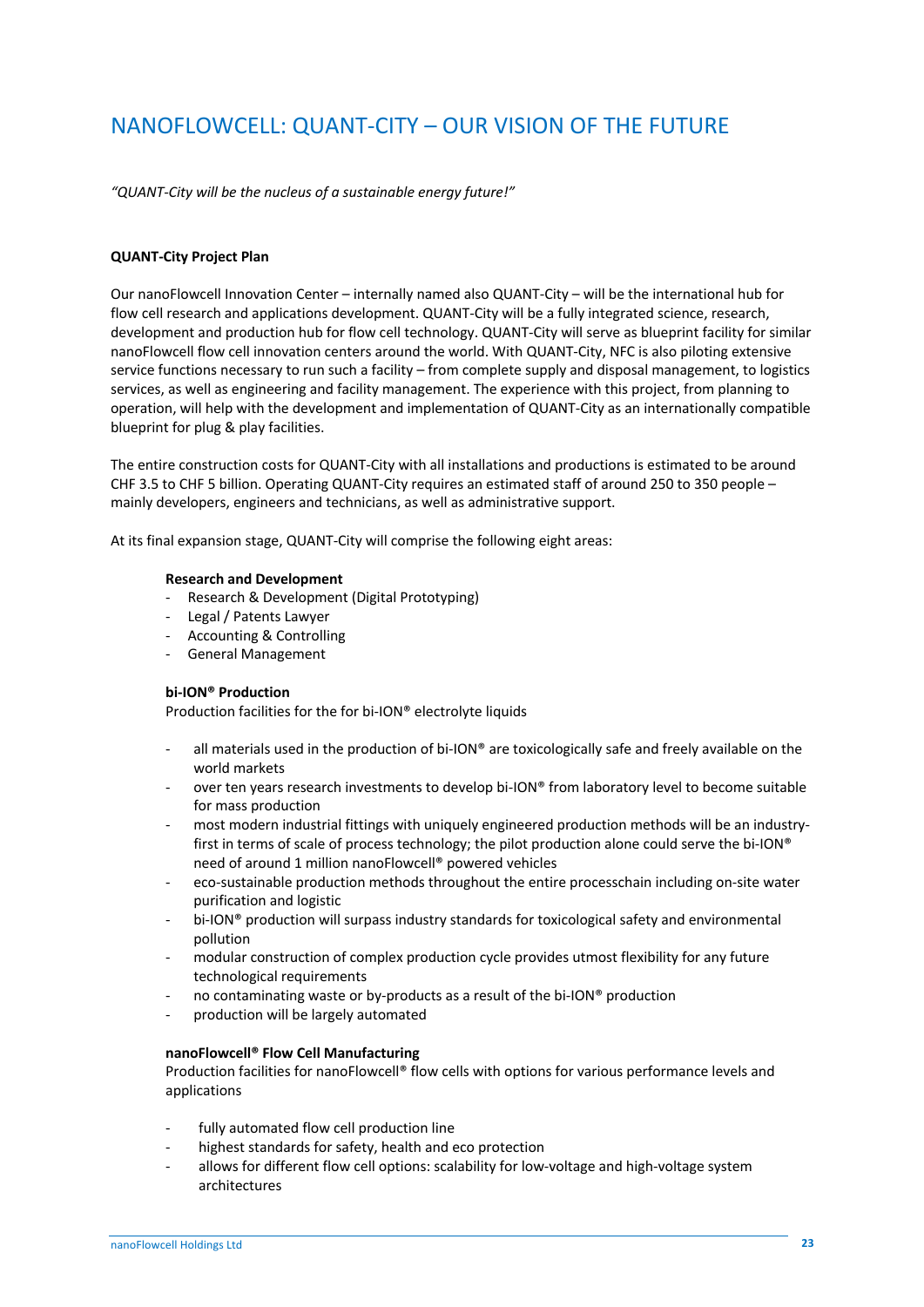#### **Innovation Labs (application research)**

Innovation Labs for developing flow cell applications for a wide range of industries (illustrating the value chain from application research to application development)

- In those innovation labs the development, production and use of new flow cell applications can be simulated and tested.
- Innovation Labs will facilitate reproduction of the entire nanoFlowcell® technology value chain for individual industrial sectors.
- Innovation Labs like this will address the regional demands of flow cell applications or will conduct industry-oriented application research and development

#### **QUANT Pilot Production Center**

Construction of a sample production facility (CKD) for QUANT low-voltage electric vehicles; demonstration of standard quality processes as well as series-production methods for flow cell powered electric vehicles and further stationary / mobile nanoFlowcell® applications

- Pilot production / pre-production for various applications
- Production line optimisation and testing for various applications

#### **Logistics Center**

Distribution center for production materials and finished products such as bi-ION®, nanoFlowcell® and parts as well as QUANT products

#### **QUANT Academic Campus / Training Center**

Quant faculty for flow cell energy studies; academic campus for international scientists in the area of flow cell research and the education of high potential academics; training center for internal purposes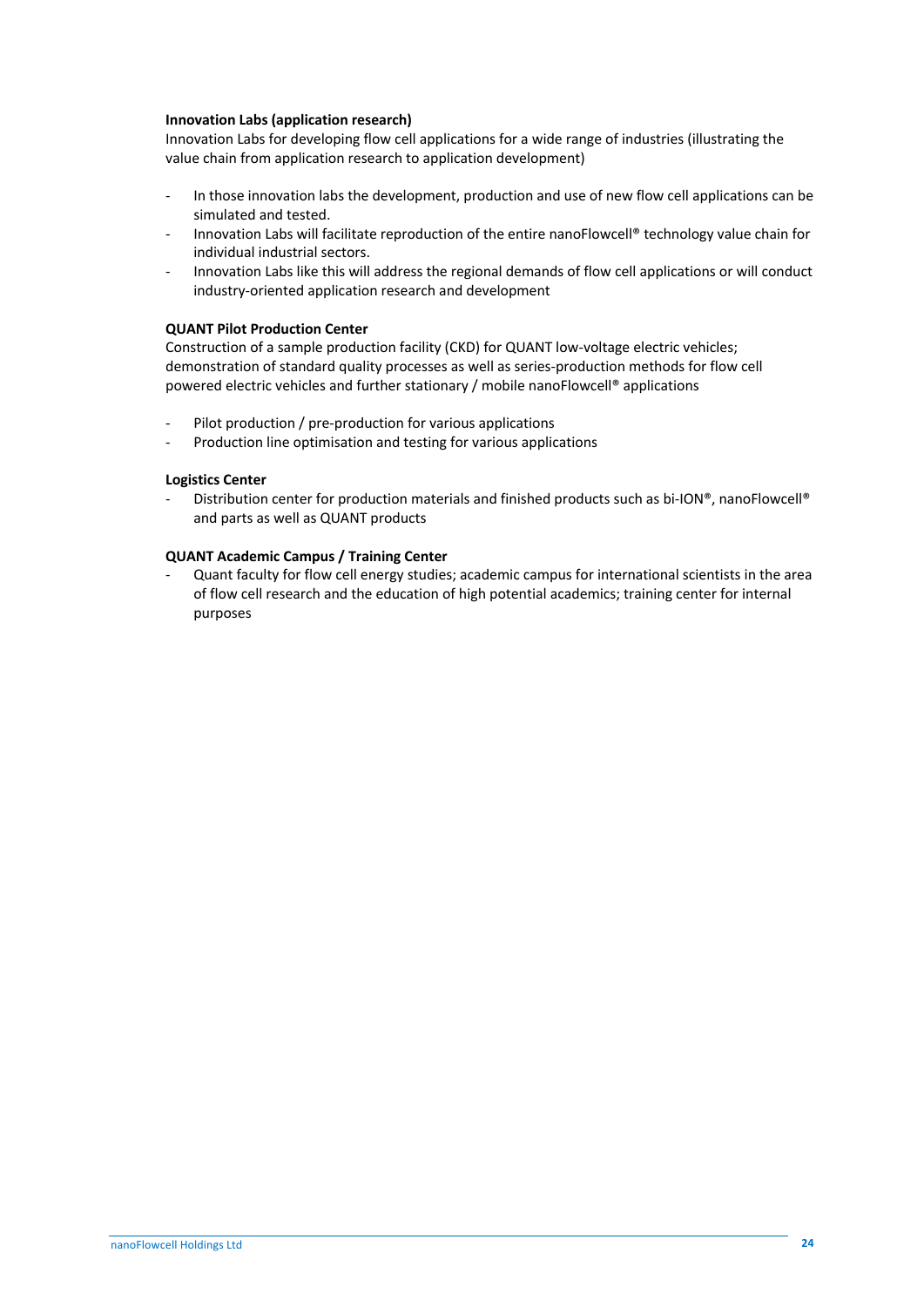# NANOFLOWCELL: OUR BUSINESS PERSPECTIVES

# nanoFlowcell® is shaping the world of tomorrow.

*"As an energy source for a diverse array of electrical applications, there is virtually no industry that cannot benefit from our nanoFlowcell® technology. The tandem of nanoFlowcell® as energy converter and the bi-ION® electrolyte as energy carrier is superior to all currently available battery technologies and will end our dependency on fossil energy."*

QUANT is the brand for our prototype applications. Although the QUANT brand is initially appearing almost exclusively in the automotive sector, this should not detract from the fact that individual mobility represents just one small usage area for our nanoFlowcell® technology.

When it comes to innovative energy storage solutions for mobile or stationary applications, we think in holistic terms. We conduct our research with passion and develop without compromise from a sense of conviction. Our focus is on a high level of system competence and the networking of individual components. This results in product applications and system functions that make us what we are – R&D experts and partners of industry for innovative flow-cell based energy solutions on land, on water and in the air.

We assist manufacturers in the development of new product concepts, in the technical adaptation of our technologies and in matters relating to series production. It is important to us that technical innovations can also be transferred to series production.

# Enormous Market Potential for nanoFlowcell® Technology

To start with, nanoFlowcell is concentrating on energy intensive industries, which are attractive to flow cell energy such as automobile, maritime, aerospace (mobile energy) as well as energy providers and off-grid buildings (stationary energy). A quick exemplary look at the automotive market shows the business potential for nanoFlowcell® technology: we consider a non-linear market penetration of a total market of 1.1 billion vehicles and 90 million new vehicles annually. Gradually converting those vehicles to EVs powered by clean nanoFlowcell® energy technology is an attractive business proposition. Furthermore, with an average mileage performance of 8,000 miles annually, each vehicle would consume approximately 1,700 litres bi-ION® annually pro- viding a viable business proposition to bi-ION® licensees (and subsequently bi-ION® gas station leaseholders).

But we are not looking at the automobile market only. As worldwide leading research and development company for modern flow cell technology and its applications, we are in the position to develop advanced flow cell energy systems for a multitude of mobile and stationary applications; the innovation research of ours is the material structure and composition of the nanoFlowcell® membrane as well as the chemical composition of the complementary electrolyte named bi-ION®. Outstanding features of this innovative flow cell energy technology are uncompromising health and environmental compatibility, inherent safety as well as high energy density and scalable power.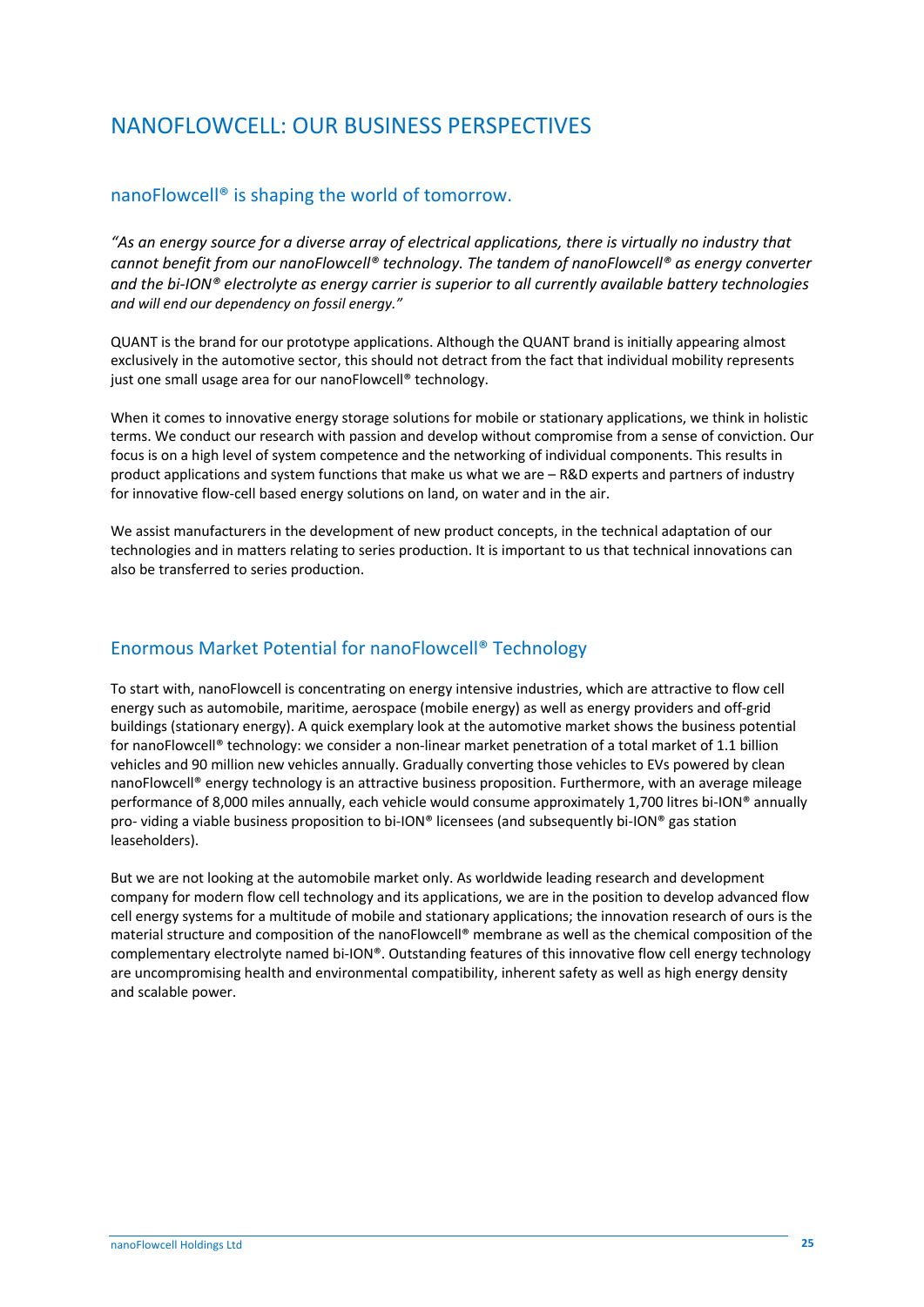**Automobile & Transportation**. The social and political pressure on automotive manufacturers is increasing rapidly. Be it lithium-ion batteries or hydrogen fuel cells – the energies used in current electric vehicle concepts are far from being sustainable and environmentally compatible, neither in production nor in recycling and, furthermore, they are extremely costly or plagued by substantial safety concerns. However, we are not seeking to reinterpret electric mobility. The fact is that nanoFlowcell® will change electric mobility fundamentally. It is a vehicle drive that has zero harmful emissions, is environmentally compatible and harmless to health as well as cost-effective and sustainable to produce.

**Aviation**. Modern aircraft are equipped with a whole lot of batteries – the same lithium-ion batteries used in mobile phones and laptops. Experience shows that these types of battery have a tendency for thermal runaway – the battery overheats, melts and starts to burn. From an electrical standpoint, nanoFlowcell® would make aviation inherently safe. The bi-ION® electrolyte solution is neither flammable nor explosive and has an almost unlimited shelf life. nanoFlowcell® has virtually no self-discharge and its very nature makes thermal runaway impossible.

**Maritime**. Shipping has a major influence on our environment – with exhaust emissions, engine noise and water pollution caused by escaping fuel at the top of the danger list. According to estimates by the International Maritime Organization (IMO), the CO2 emissions caused by shipping – not including the substantial amounts of SOx/NOx/PM emissions – make up around 2.2 percent of all manmade CO2 emissions. IMO experts forecast that the proportion of CO2 emissions attributable to shipping will double or even treble by 2050. nanoFlowcell® supports efforts to achieve sustainable shipping without harmful emissions and with minimal noise pollution.

**Rail**. Railway travel and transportation is environmentally friendly, but only where trains are powered by electricity. However, many railway lines are not electrified, and running on them are diesel locomotives that generate noise and considerable amounts of harmful emissions. Using nanoFlowcell technology can deliver rail traffic that generates zero emissions and – electrically powered – less noise, too.

**Construction**. The need for mobile energy is constantly rising. Primary or secondary batteries or even dieselpowered generators are being used in many places as energy sources to supply electricity to mobile applications. To date, the downsides of these energy sources have had to be accepted as a compromise. nanoFlowcell® is a mobile energy source that offers an uncompromising alternative in many respects and that can be closely adapted to a wide range of requirement profiles.

**Stationary energy**. nanoFlowcell® is a compact power station that produces environmentally friendly electricity, is individually scalable and can be called on as required. nanoFlowcell® can be integrated flexibly into the domestic electric infrastructure – be it as a complementary energy supplier in a hybrid solution (together with solar or wind energy) or as a standalone solution to cover the electricity needs of a household, a community or even a whole town. Thereby, nanoFlowcell® can work as grid-integrated community solution as well as individual off-grid solution. As a redundant electricity source, nanoFlowcell® can be particularly useful for protecting critical infrastructure equipment in the event of a grid failure or power outage.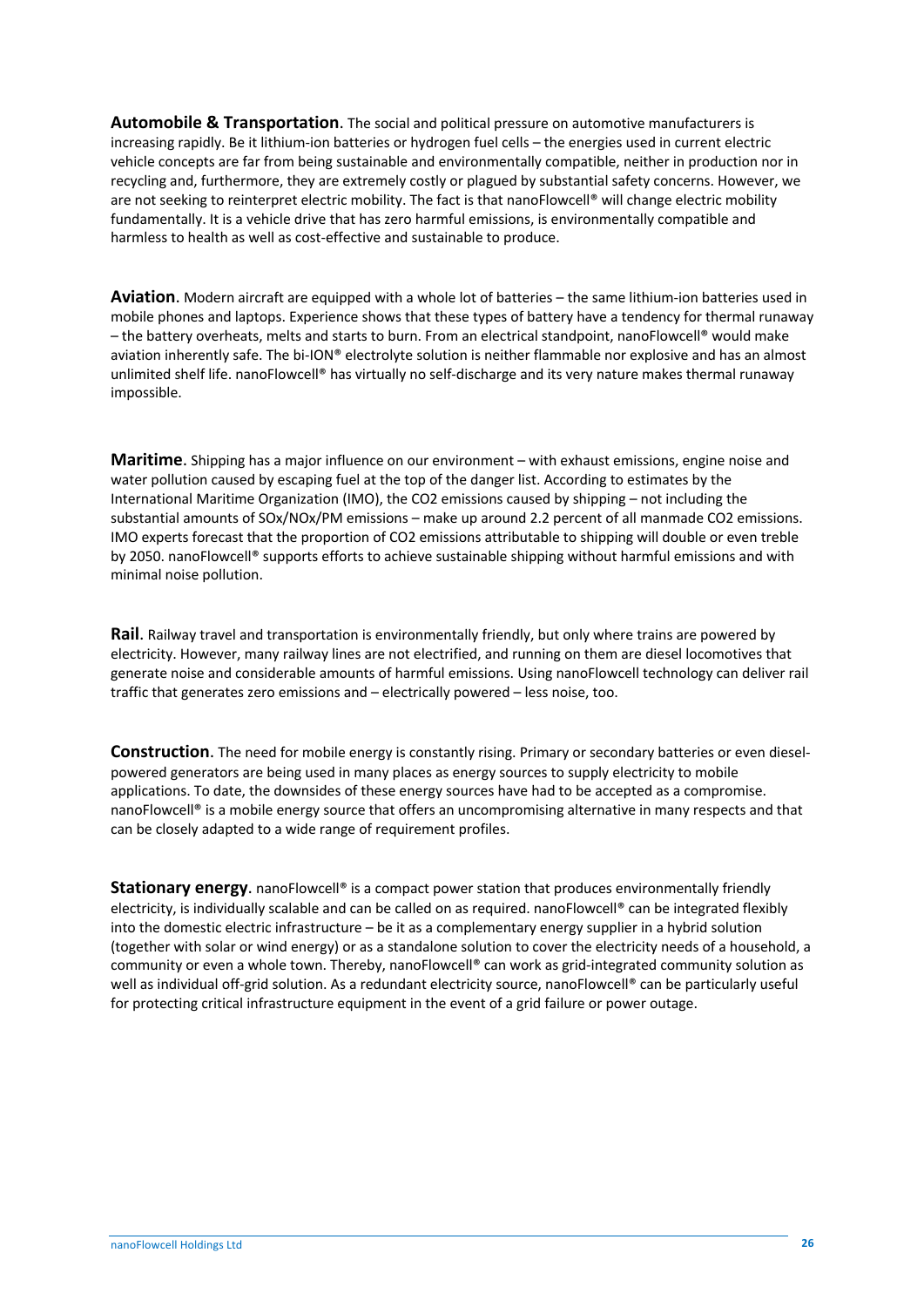# nanoFlowcell's Business Proposition

*"As innovation partners with unique Know-how, we help companies to achieve higher performance* in their markets by *using our nanoFlowcell® technology."* 

#### **Unique Know-how**

We have sufficiently demonstrated the advantages of nanoFlowcell® technology with our QUANT electric vehicles (QUANT E, QUANT FE, QUANT 48VOLT, QUANTiNO 48VOLT) – mobile power stations and pioneers of modern e-mobility. Because of our in-house developed QUANT electric vehicles, we are often mistaken as car manufacturer. Instead, one should know that those EVs serve as unique reference projects for high voltage and low voltage applications of our proprietary flow cell energy technology.

Such advanced applications research provides us with complimentary technological and scientific know-how, from which our business partners benefit greatly as their specific application developments can be designed more efficiently, thus making our holistic approach a strategic driver for sustainable and continuous corporate value creation.

Advanced applications research strengthens our core competencies as leading research and development company for applied modern flow cell technology. We pass on these strengths to our research and development partners in form of know-how, upgraded products and improved services.

We prove ourselves as an innovation partner to companies from a wide range of industries, supporting them by uncovering new business and performance potentials, which are arising from the use of modern flow cell energy, namely nanoFlowcell®. A well working business case is important, especially when our overall aim with nanoFlowcell® and its complementary electrolyte bi-ION® is to improve energy efficiency and sustainable energy use, which both will contribute to a better environment and benefit society.

The bundling of competencies, i.e. professional know-how, specific personal as well as organizational and structural resources, is considered key for increasing efficiency and for performing complex tasks; hence, we will retain the project lead for all R&D projects that are assigned to us by third parties or which we carry out together with industry partners.

Important value drivers for our business are the international market development and expansion (through licensing, patenting and contract production), the development of new applications for strategic industry segments (together with selected industry partners) as well as contract research.

We will not necessarily produce or market nanoFlowcell® products or applications ourselves. The rationale behind that is, that we want to be a neutral business partner to businesses from a wide variety of industries. As such, we award licenses and patents to external partners for specific applications and/or market segments. However, with confirmed investor orders for 2,400 QUANT 48VOLT and 160,000 QUANTiNO 48 VOLT, we are assessing the options of contract manufacturing as well as company owned manufacturing. Asides the current order volume, an NFC-owned, but separately managed production company for QUANT vehicles and other nanoFlowcell® applications would accelerate market capitalization of nanoFlowcell® technology and corresponding excellency networks in the area of sales, services and after sales, etc. which in turn is beneficial for all our business partners. However, those manufacturing and sales businesses would be strictly separated from our R&D business for the latter to stay competition neutral.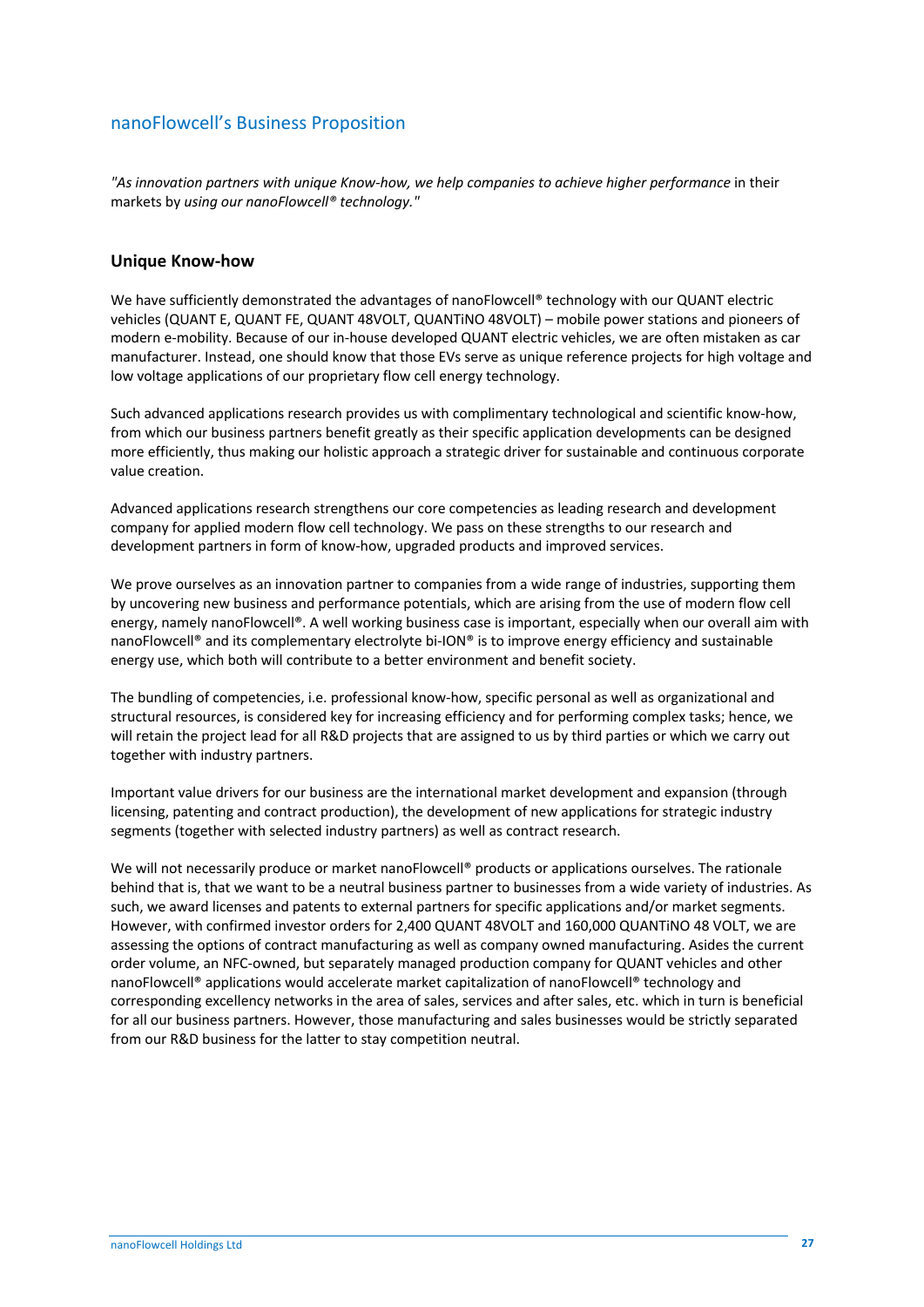## **Patents & Licenses**

Nunzio La Vecchia is holding all personal and property rights on nanoFlowcell® technology; patents are covering all major markets. There are no third-party rights affected. Nunzio La Vecchia has assigned all usage rights on nanoFlowcell® to nanoFlowcell IP AG. All patents, IP, design, and trademark rights are with nanoFlowcell IP AG, which itself is a fully-owned company of nanoFlowcell Holding Ltd.

NFC will use and market all its own developments and patents via joint ventures and licenses worldwide. The income generated by licensing patented product and process technology is a key element of NFC's business model and a major income stream to fund new research. The detailed licensing model for nanoFlowcell® and bi-ION® is currently under development.

The primary goal of NFC's licensing strategy is a swift and broad global market penetration. As the business potential is enormous, a thorough, detailed marketing strategy will be applied to rapidly develop all identified market segments. The involvement of industry partnerships (external licensees) is used to gain local market know-how and insights as well as to jointly develop the respective market / market segment.

## **Auxiliary NFC Business Service**

In order to facilitate its future market offer for stationary power supply in the area of grid-based and gridsupported energy, NFC has developed a unique business proposition that had been made possible due to the unique advantages of nanoFlowcell® technology. Alongside its scalable nanoFlowcell® power stations, NFC will offer services such as energy banking and energy leasing to private, industry and institutional partners.

Furthermore, with its culture of service-mindedness, partnership and innovation, NFC is planning to bring further value to its energy partners in form of an energy reinsurance service that will protect against the risk of energy black-outs.